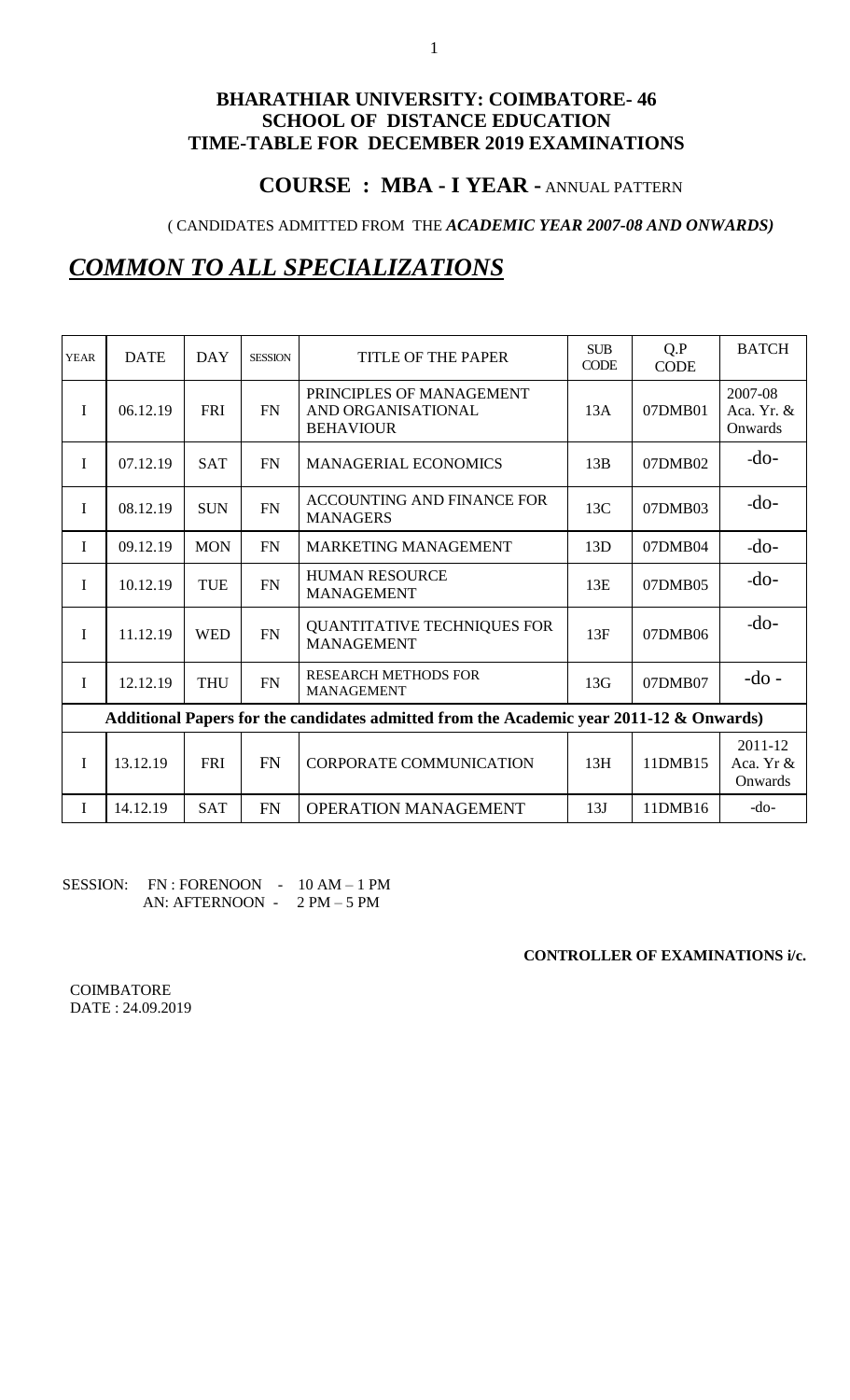## **COURSE : MBA - II YEAR -** ANNUAL PATTERN

# THEORY PAPER IN LIEU OF PROJECT WORK **FOR ALL SPECIALIZATIONS**

| ONLY FOR THE CANDIDATE ADMITTED FROM THE ACA.YEAR 2009-2010 TO 2011 CAL.<br><b>BATCH THOSE WHO SELECTED THEORY PAPER IN LIEU OF PROJECT WORK [SUBJECT</b><br>TO THE CONDITION THAT THE SELECTED THEORY PAPER HAVE NOT BEEN STUDIED BY<br>THE STUDENT UNDER HIS/HER SPECIALIZATION] |          |            |           |                                        |     |         |                                       |  |  |  |
|------------------------------------------------------------------------------------------------------------------------------------------------------------------------------------------------------------------------------------------------------------------------------------|----------|------------|-----------|----------------------------------------|-----|---------|---------------------------------------|--|--|--|
| $\mathbf{I}$                                                                                                                                                                                                                                                                       | 15.12.19 | <b>SUN</b> | <b>FN</b> | <b>INTERNATIONAL BUSINESS</b>          | 2EA | 09DMB15 | 2009-10<br>Aca to<br>2011<br>Calendar |  |  |  |
| $\mathbf{I}$                                                                                                                                                                                                                                                                       | 15.12.19 | <b>SUN</b> | <b>FN</b> | <b>BUSINESS ENVIRONMENT AND ETHICS</b> | 2EB | 09DMB16 | -do-                                  |  |  |  |
| $\mathbf{I}$                                                                                                                                                                                                                                                                       | 15.12.19 | <b>SUN</b> | <b>FN</b> | <b>RETAIL MANAGEMENT</b>               | 2EC | 09DMB17 | $-do-$                                |  |  |  |
| $\mathbf{I}$                                                                                                                                                                                                                                                                       | 15.12.19 | <b>SUN</b> | <b>FN</b> | MANAGING INTERPERSONAL EFFECTIVENESS   | 2ED | 09DMB18 | $-do-$                                |  |  |  |
| $\mathbf{I}$                                                                                                                                                                                                                                                                       | 15.12.19 | <b>SUN</b> | <b>FN</b> | <b>QUALITY MANAGEMENT SYSTEMS</b>      | 2EE | 09DMB19 | -do-                                  |  |  |  |
| <b>SUN</b><br>$\mathbf{I}$<br>FN<br>TOTAL QUALITY MANAGEMENT<br>2EF<br>09DMB20<br>15.12.19                                                                                                                                                                                         |          |            |           |                                        |     |         |                                       |  |  |  |
| $\mathbf{I}$                                                                                                                                                                                                                                                                       | 15.12.19 | <b>SUN</b> | FN        | RISK MANAGEMENT AND INSURANCE          | 2EG | 09DMB21 | -do-                                  |  |  |  |

SESSION: FN : FORENOON - 10 AM – 1 PM AN: AFTERNOON - 2 PM – 5 PM

**CONTROLLER OF EXAMINATIONS i/c.**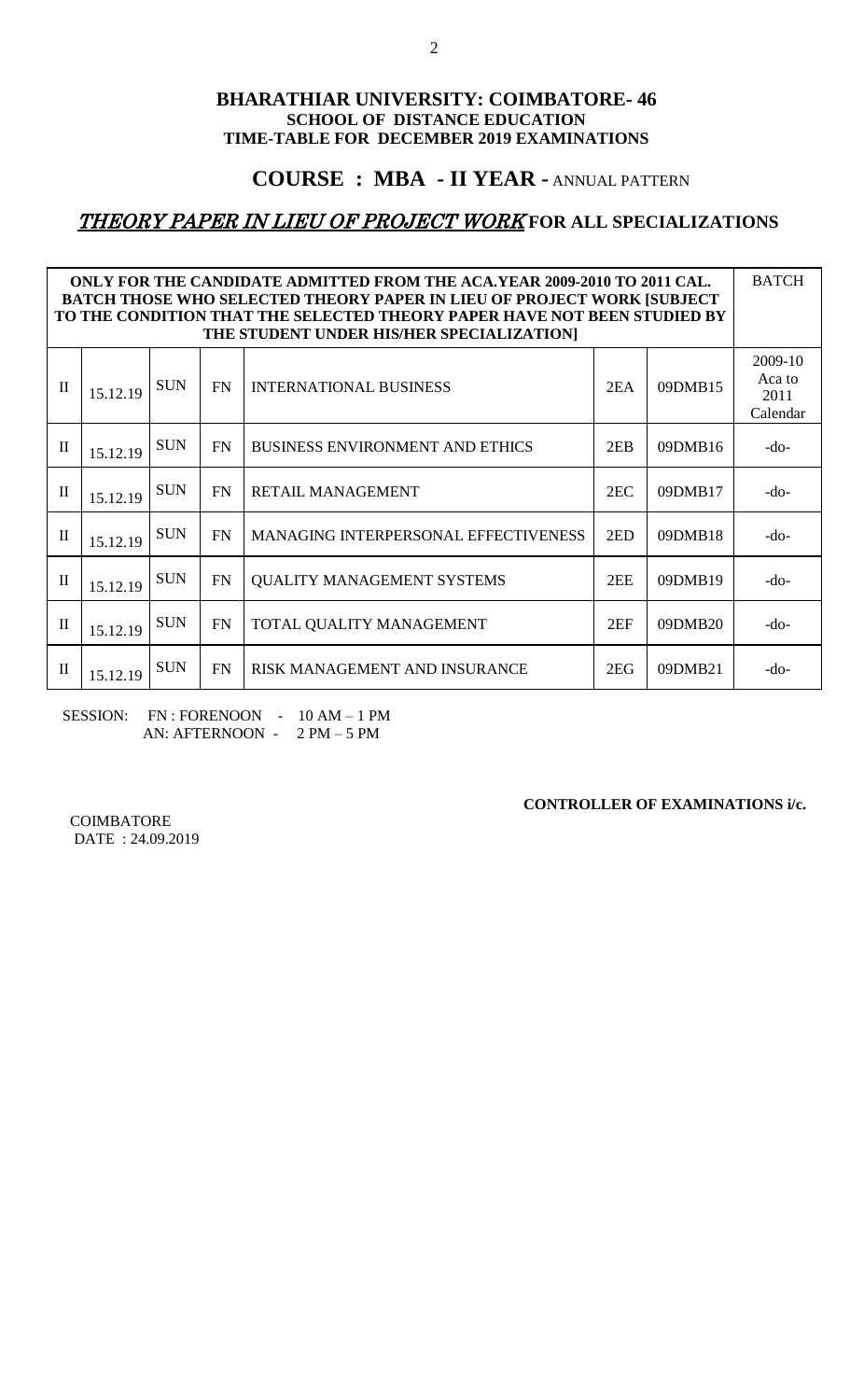## **COURSE : MBA GENERAL II YEAR -** ANNUAL PATTERN

### ( CANDIDATES ADMITTED FROM THE *ACADEMIC YEAR 2007-08 AND ONWARDS)*

| <b>YEAR</b>  | <b>DATE</b> | <b>DAY</b> | <b>SESSION</b> | <b>TITLE OF THE PAPER</b>                                                                                   | <b>SUB</b><br><b>CODE</b> | Q.P. CODE      | <b>BATCH</b>                      |
|--------------|-------------|------------|----------------|-------------------------------------------------------------------------------------------------------------|---------------------------|----------------|-----------------------------------|
| $\mathbf{I}$ | 06.12.19    | <b>FRI</b> | AN             | PRODUCTIONS AND OPERATIONS<br><b>MANAGEMENT</b>                                                             | 23A                       | 07DMB08        | 2007-08 Aca.<br>Yr. .&<br>Onwards |
| $\mathbf{I}$ | 07.12.19    | <b>SAT</b> | AN             | <b>EXECUTIVE COMMUNICATION</b>                                                                              | 23B                       | 07DMB09        | $-do-$                            |
| $\mathbf{I}$ | 08.12.19    | <b>SUN</b> | AN             | <b>BRAND MANAGEMENT</b>                                                                                     | 23C                       | 07DMB10        | $-do-$                            |
| $\mathbf{I}$ | 09.12.19    | <b>MON</b> | AN             | MANAGEMENT INFORMATION SYSTEMS<br>23D - 2011-12 Aca. Yr & onwards<br>23E - 2007-08 Aca. To 2011 Cal         | 23D/<br>23E               | 07DMB12<br>, , | $-do1$ .                          |
| $\mathbf{I}$ | 10.12.19    | <b>TUE</b> | AN             | <b>INTERNATIONAL BUSINESS</b><br>23E - 2011-12 Aca. Yr & onwards<br>23G - 2007-08 Aca. To 2011 Cal          | 23E/<br>23G               | 07DMB14        | $-do-$                            |
| $\mathbf{I}$ | 11.12.19    | <b>WED</b> | AN             | <b>EVENT MANAGEMENT</b>                                                                                     | 23F                       | 11DMB17        | 2011-12 Aca.<br>Yr &<br>Onwards   |
| $\mathbf{I}$ | 12.12.19    | <b>THU</b> | AN             | MICRO-FINANCE PRESPECTIVES AND<br><b>OPERATIONS</b>                                                         | 23G                       | 11DMB18        | $-do-$                            |
| $\mathbf{I}$ | 13.12.19    | <b>FRI</b> | AN             | <b>BUSINESS ENVIRONMENT AND ETHICS</b><br>23H - 2011-12 Aca. Yr & onwards<br>23D - 2007-08 Aca. To 2011 Cal | 23H/<br>23D               | 07DMB11        | 2007-08 Aca.<br>Yr. .&<br>Onwards |
| $\mathbf{I}$ | 14.12.19    | <b>SAT</b> | AN             | <b>STRATEGIC MANAGEMENT</b><br>23J - 2011-12 Aca. Yr & onwards<br>23F - 2007-08 Aca. To 2011 Cal            | 23J/<br>23F               | 07DMB13        | -do-                              |

SESSION: FN : FORENOON - 10 AM – 1 PM AN: AFTERNOON - 2 PM – 5 PM

**CONTROLLER OF EXAMINATIONS i/c.**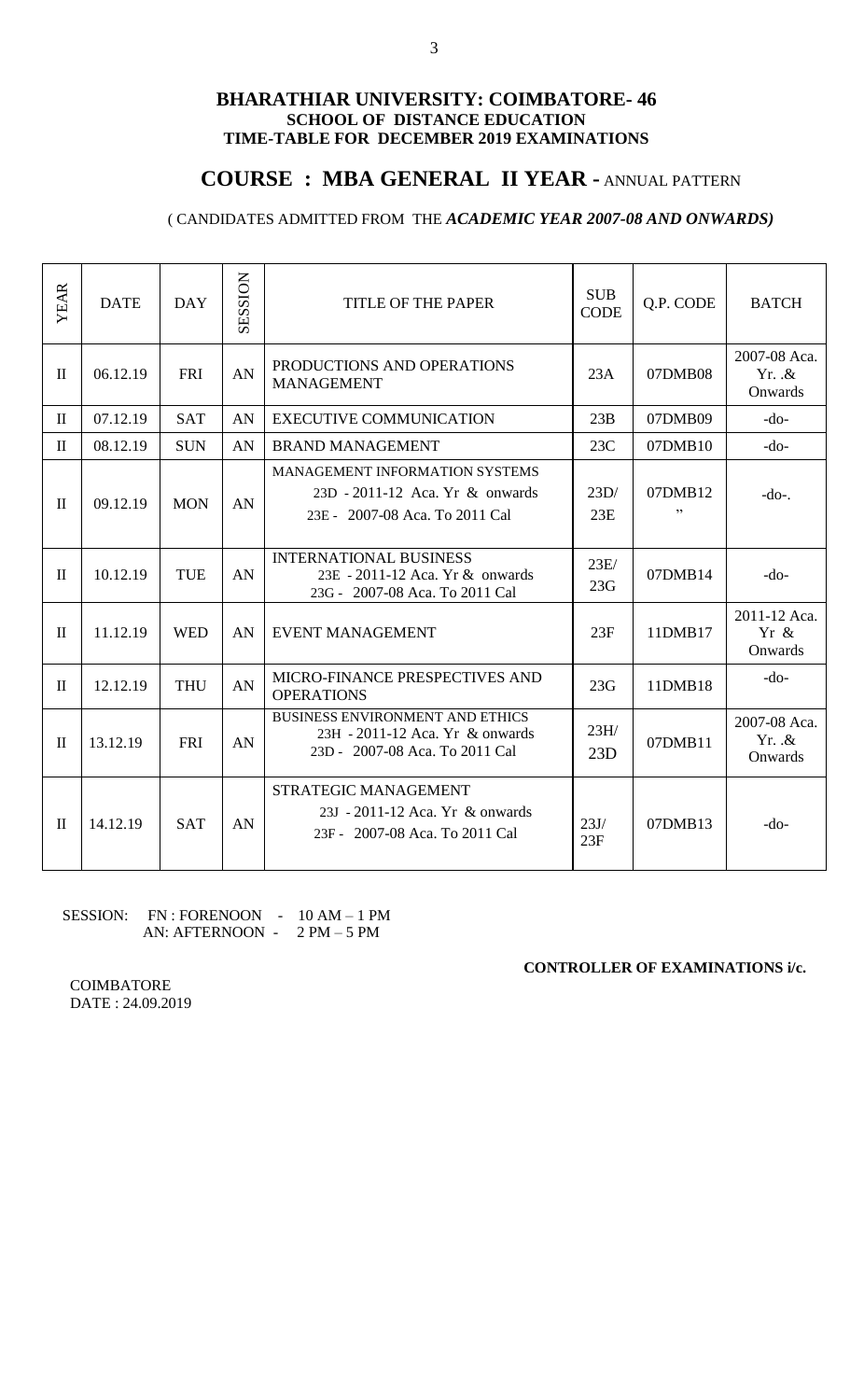### **COURSE : MBA AIRLINE & AIRPORT MANAGEMENT II YEAR -** ANNUAL PATTERN

### ( CANDIDATES ADMITTED FROM THE *ACADEMIC YEAR 2011-12 AND ONWARDS)*

| <b>YEAR</b>  | <b>DATE</b> | DAY        | <b>SESSION</b> | TITLE OF THE PAPER                                          | <b>SUB</b><br><b>CODE</b> | Q.P<br><b>CODE</b> | <b>BATCH</b>                    |
|--------------|-------------|------------|----------------|-------------------------------------------------------------|---------------------------|--------------------|---------------------------------|
| $\mathbf{H}$ | 06.12.19    | <b>FRI</b> | AN             | <b>MANAGEMENT INFORMATION</b><br><b>SYSTEM</b>              | 23A                       | 11DMB-AA166        | 2011-12<br>Aca. Year<br>Onwards |
| $\mathbf{I}$ | 07.12.19    | <b>SAT</b> | AN             | AIRLINE & AIRPORT OPERATIONS                                | 23B                       | 11DMB-AA167        | $-do-$                          |
| $\mathbf{I}$ | 08.12.19    | <b>SUN</b> | AN             | STRATEGIC AIRPORT PLANNING<br><b>AND MARKETING</b>          | 23C                       | 11DMB-AA168        | $-do-$                          |
| $\mathbf{H}$ | 09.12.19    | <b>MON</b> | AN             | <b>AIR TRAFFIC CONTROL</b>                                  | 23D                       | 11DMB-AA169        | $-do-$                          |
| $\mathbf{I}$ | 10.12.19    | TUE        | AN             | AIRCRAFT MAINTENANCE<br><b>MANAGEMENT</b>                   | 23E                       | 11DMB-AA170        | $-do-$                          |
| $\mathbf{H}$ | 11.12.19    | <b>WED</b> | AN             | <b>AIRLINE MARKETING AND</b><br>STRATEGIC AIRLINE ALLIANCES | 23F                       | 11DMB-AA171        | $-do-$                          |
| $\mathbf{I}$ | 12.12.19    | <b>THU</b> | AN             | <b>AVIATIONS SAFETY AND</b><br><b>SECURITY</b>              | 23G                       | 11DMB-AA172        | $-do-$                          |
| $\mathbf{H}$ | 13.12.19    | <b>FRI</b> | AN             | AVIATION LEGAL ENVIRONMENT                                  | 23H                       | 11DMB-AA173        | $-do-$                          |
| $\mathbf{H}$ | 14.12.19    | <b>SAT</b> | AN             | <b>AVIATION RESOURCE</b><br><b>MANAGEMENT</b>               | 23J                       | $11$ DMB-AA $174$  | -do-                            |

SESSION: FN : FORENOON - 10 AM - 1 PM AN: AFTERNOON - 2 PM – 5 PM

#### **CONTROLLER OF EXAMINATIONS i/c.**

COIMBATORE DATE : 24.09.2019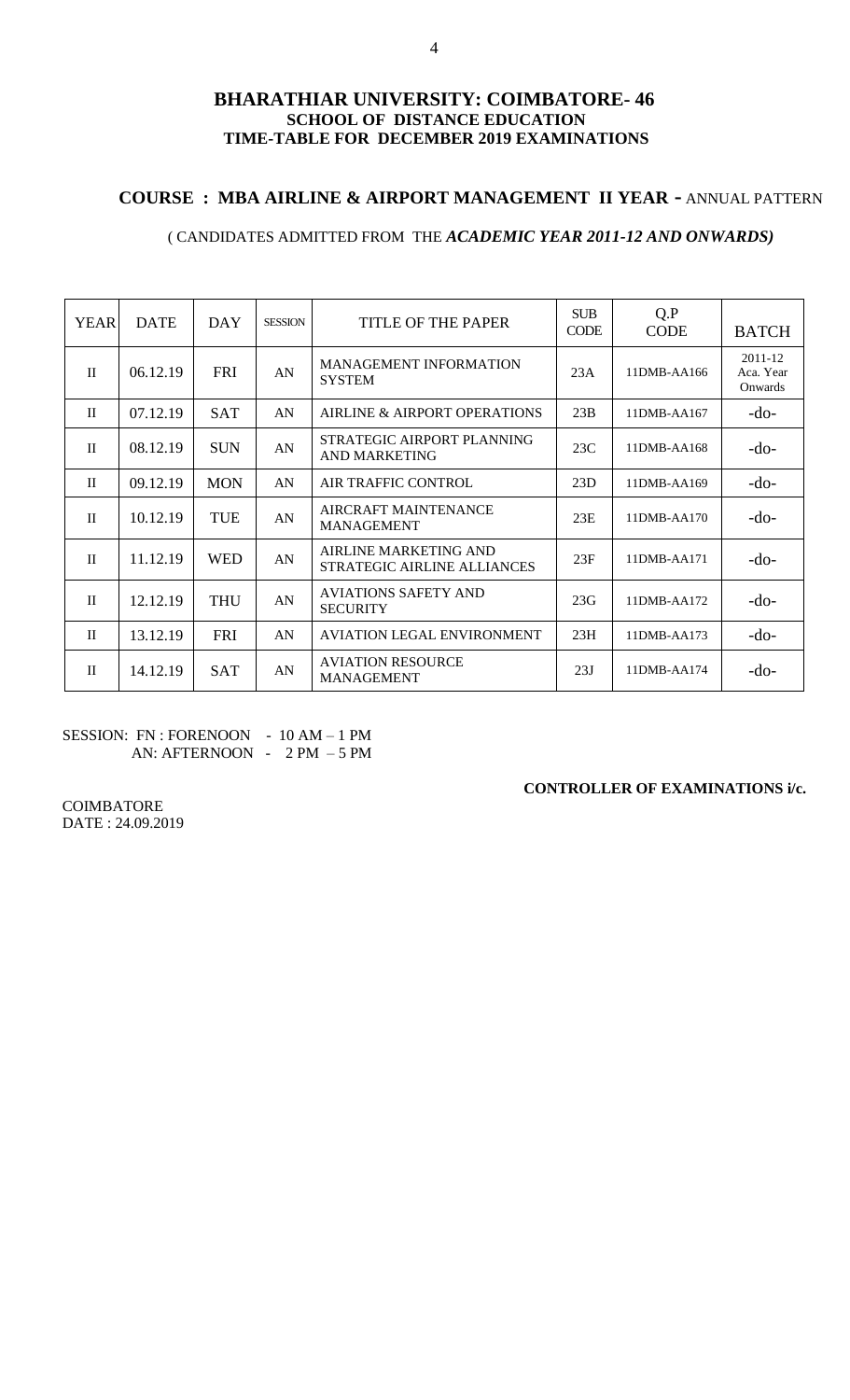# **COURSE : MBA BANKING & FINANCE II YEAR -** ANNUAL PATTERN

### ( CANDIDATES ADMITTED FROM THE *ACADEMIC YEAR 2010-11 AND ONWARDS)*

| YE<br>AR.    | <b>DATE</b> | <b>DAY</b> | <b>SESSION</b> | TITLE OF THE PAPER                                      | <b>SUB</b><br><b>CODE</b> | Q.P<br><b>CODE</b> | <b>BATCH</b>                        |
|--------------|-------------|------------|----------------|---------------------------------------------------------|---------------------------|--------------------|-------------------------------------|
| $\mathbf{I}$ | 06.12.19    | <b>FRI</b> | AN             | FINANCIAL INSTITUTIONS AND<br><b>SERVICES</b>           | 23A                       | 10DMB-BF134        | $2010 - 11$<br>Aca. Yr.&<br>Onwards |
| $\mathbf{I}$ | 07.12.19    | <b>SAT</b> | AN             | <b>MANAGEMENT CONTROL SYSTEM</b>                        | 23B                       | 10DMB-BF135        | $-do-$                              |
| $\mathbf{I}$ | 08.12.19    | <b>SUN</b> | AN             | <b>BANKING AND INSURANCE</b><br><b>MARKETING</b>        | 23C                       | 10DMB-BF136        | $-do-$                              |
| $\mathbf{I}$ | 09.12.19    | <b>MON</b> | AN             | <b>MANAGEMENT OF BANKING AND</b><br>INSURANCE COMPANIES | 23D                       | 10DMB-BF137        | $-do-$                              |
| $\mathbf{I}$ | 10.12.19    | TUE        | AN             | COMERCIAL BANKING AND ROLE OF<br>RBI                    | 23E                       | 10DMB-BF138        | $-do-$                              |
| $\mathbf{I}$ | 11.12.19    | WED        | AN             | MUTUAL FUND MANAGEMENT                                  | 23F                       | 10DMB-BF139        | $-do-$                              |
| $\mathbf{I}$ | 12.12.19    | <b>THU</b> | AN             | <b>MERCHANT BANKING</b>                                 | 23G                       | 10DMB-BF140        | -do-                                |
|              |             |            |                |                                                         |                           |                    |                                     |

### **Additional Papers for the candidates admitted from the Academic year 2011-12 & Onwards)**

| 13.12.19 | FRI        | AN | <b>BUSINESS ENVIRONMENT AND ETHICS</b> | 23H | 07DMB11 | 2007-08<br>Aca. Yr.&<br><b>Onwards</b> |
|----------|------------|----|----------------------------------------|-----|---------|----------------------------------------|
| 14.12.19 | <b>SAT</b> | AN | STRATEGIC MANAGEMENT                   | 23J | 07DMB13 | -do-                                   |

#### SESSION: FN : FORENOON - 10 AM - 1 PM AN: AFTERNOON - 2 PM – 5 PM

### **CONTROLLER OF EXAMINATIONS i/c.**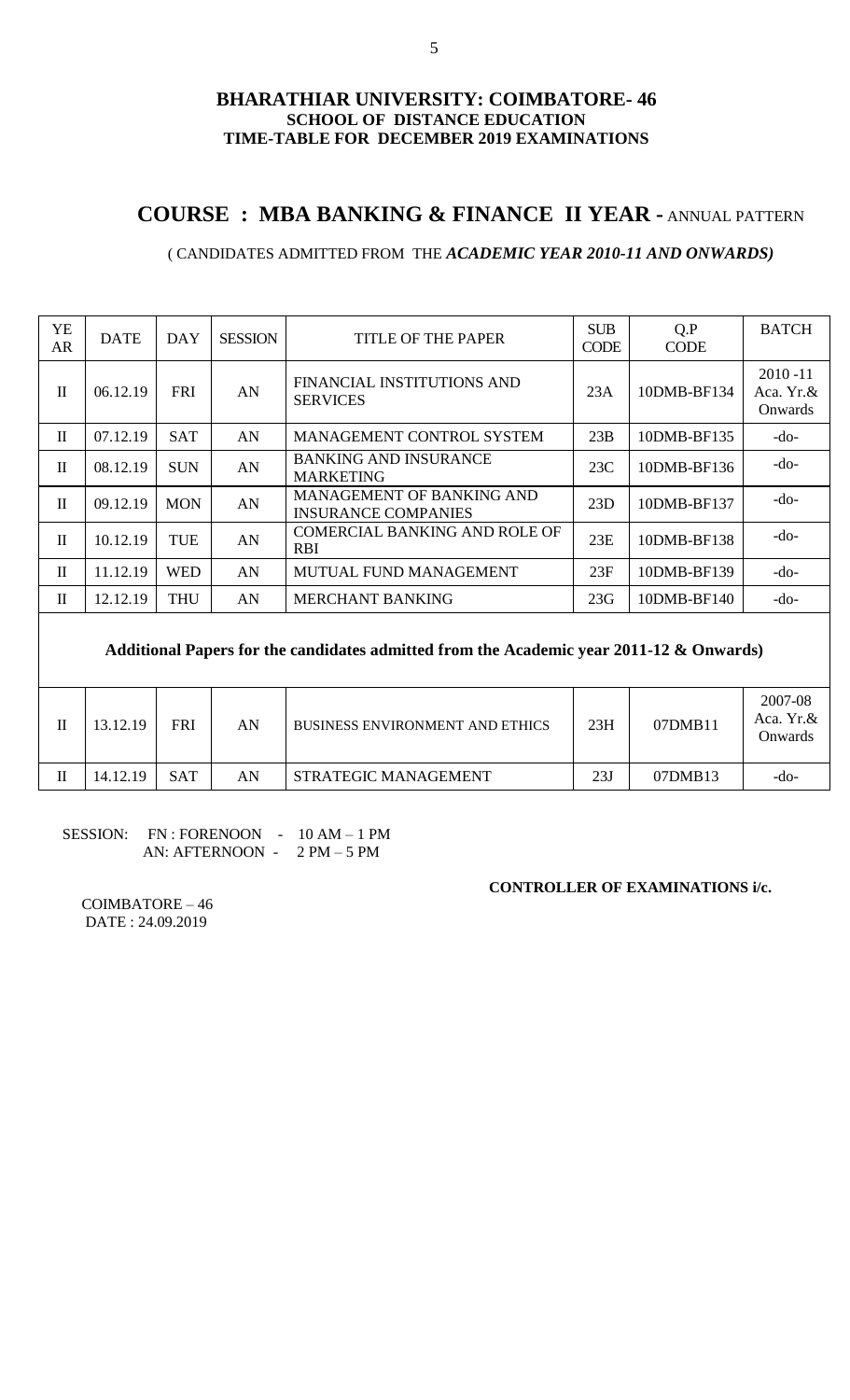# **COURSE : MBA ENTREPRENEURSHIP II YEAR -** ANNUAL PATTERN

#### YEAR DATE DAY SESSION TITLE OF THE PAPER CODE Q.P CODE BATCH  $II \mid 06.12.19$  FRI AN ENTREPRENEURIAL FINANCE 23A 07DMB-E78 2007-08 Aca. Yr. & Onwards  $II \mid 07.12.19 \mid$  SAT  $\mid$  AN ENTREPRENEURSHIP DEVELOPMENT  $\mid$  23B  $\mid$  07DMB-E79  $\mid$  -do- $II \mid 08.12.19 \mid$  SUN  $\mid$  AN PROJECT MANAGEMENT  $\mid$  23C  $\mid$  07DMB-E80  $\mid$  -do- $II \mid 09.12.19 \mid MON \mid AN$ INFORMATION TECHNOLOGY AND E-COMMERCE 23D 07DMB-E81 -do- $\begin{array}{|c|c|c|c|c|}\hline \text{I10.12.19} & \text{TUE} & \text{AN} & \text{TECHNOLOGY INNOVATION AND} & 23E & 07DMB-E82 & -d0-5 \\ \hline \end{array}$  $II$  11.12.19 WED AN BUSINESS PLAN AND ETHICS 23F 07DMB-E83  $-$ do- $II$  12.12.19 THU AN MANAGING DIVERSITY 23G 07DMB-E84 -do-

### ( CANDIDATES ADMITTED FROM THE *ACADEMIC YEAR 2007-08 AND ONWARDS)*

### **Additional Papers for the candidates admitted from the Academic year 2011-12 & Onwards)**

| 13.12.19 | FRI | AN | <b>BUSINESS ENVIRONMENT AND ETHICS</b> | 23H | 07DMB11 | 2007-08<br>Aca. Yr. $&$<br>Onwards |
|----------|-----|----|----------------------------------------|-----|---------|------------------------------------|
| 14.12.19 | SAT | AN | STRATEGIC MANAGEMENT                   | 23J | 07DMB13 | -do-                               |

SESSION: FN : FORENOON - 10 AM – 1 PM AN: AFTERNOON - 2 PM – 5 PM

#### **CONTROLLER OF EXAMINATIONS i/c.**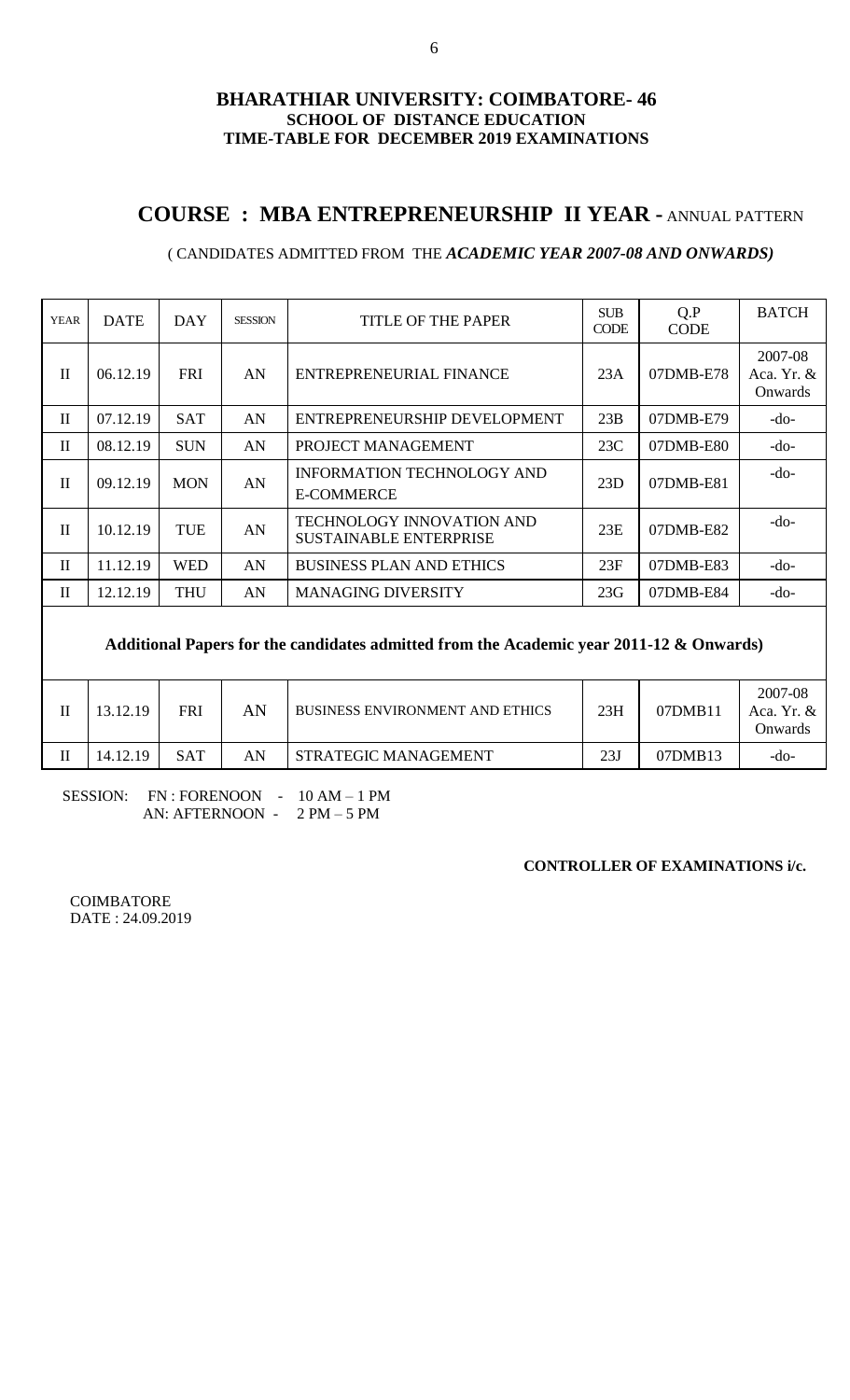# **COURSE : MBA EXPORT MANAGEMENT II YEAR -** ANNUAL PATTERN

### ( CANDIDATES ADMITTED FROM THE *ACADEMIC YEAR 2007-08 AND ONWARDS)*

| <b>YEAR</b>  | <b>DATE</b> | DAY        | <b>SESSION</b> | <b>TITLE OF THE PAPER</b>                           | <b>SUB</b><br><b>CODE</b> | Q.P<br><b>CODE</b> | <b>BATCH</b>                    |
|--------------|-------------|------------|----------------|-----------------------------------------------------|---------------------------|--------------------|---------------------------------|
| $\mathbf{I}$ | 06.12.19    | <b>FRI</b> | AN             | <b>INTERNATIONAL BUSINESS</b><br><b>ENVIRONMENT</b> | 23A                       | 07DMB-EM92         | 2007-08<br>Aca. Yr &<br>Onwards |
| $\mathbf{I}$ | 07.12.19    | <b>SAT</b> | AN             | <b>EXPORT TRADE &amp;</b><br><b>DOCUMENTATION</b>   | 23B                       | 07DMB-EM93         | $-do-$                          |
| $\mathbf{I}$ | 08.12.19    | <b>SUN</b> | AN             | <b>EXPORT FINANCE PROCEDURE</b>                     | 23C                       | 07DMB-EM94         | $-do-$                          |
| $\mathbf{I}$ | 09.12.19    | <b>MON</b> | AN             | <b>FOREX MANAGEMENT</b>                             | 23D                       | 07DMB-EM95         | $-do-$                          |
| $\mathbf{I}$ | 10.12.19    | TUE        | AN             | <b>INTERNATIONAL PROJECT</b><br><b>MANAGEMENT</b>   | 23E                       | 07DMB-EM96         | $-do-$                          |
| $\mathbf{I}$ | 11.12.19    | <b>WED</b> | AN             | <b>LOGISTICS MANAGEMENT</b>                         | 23F                       | 07DMB-EM97         | $-do-$                          |
| $\mathbf{I}$ | 12.12.19    | <b>THU</b> | AN             | <b>INTERNATIONAL MARKETING</b>                      | 23G                       | 07DMB-EM98         | $-do-$                          |

**Additional Papers for the candidates admitted from the Academic year 2011-12 & Onwards)**

| 13.12.19 | FRI        | AN | <b>BUSINESS ENVIRONMENT AND</b><br><b>ETHICS</b> | 23H | 07DMB11 | 2007-08<br>Aca. Yr. $&$<br>Onwards |
|----------|------------|----|--------------------------------------------------|-----|---------|------------------------------------|
| 14.12.19 | <b>SAT</b> | AN | STRATEGIC MANAGEMENT                             | 23J | 07DMB13 | -do-                               |

### SESSION: FN : FORENOON - 10 AM - 1 PM AN: AFTERNOON - 2 PM – 5 PM

### **CONTROLLER OF EXAMINATIONS i/c.**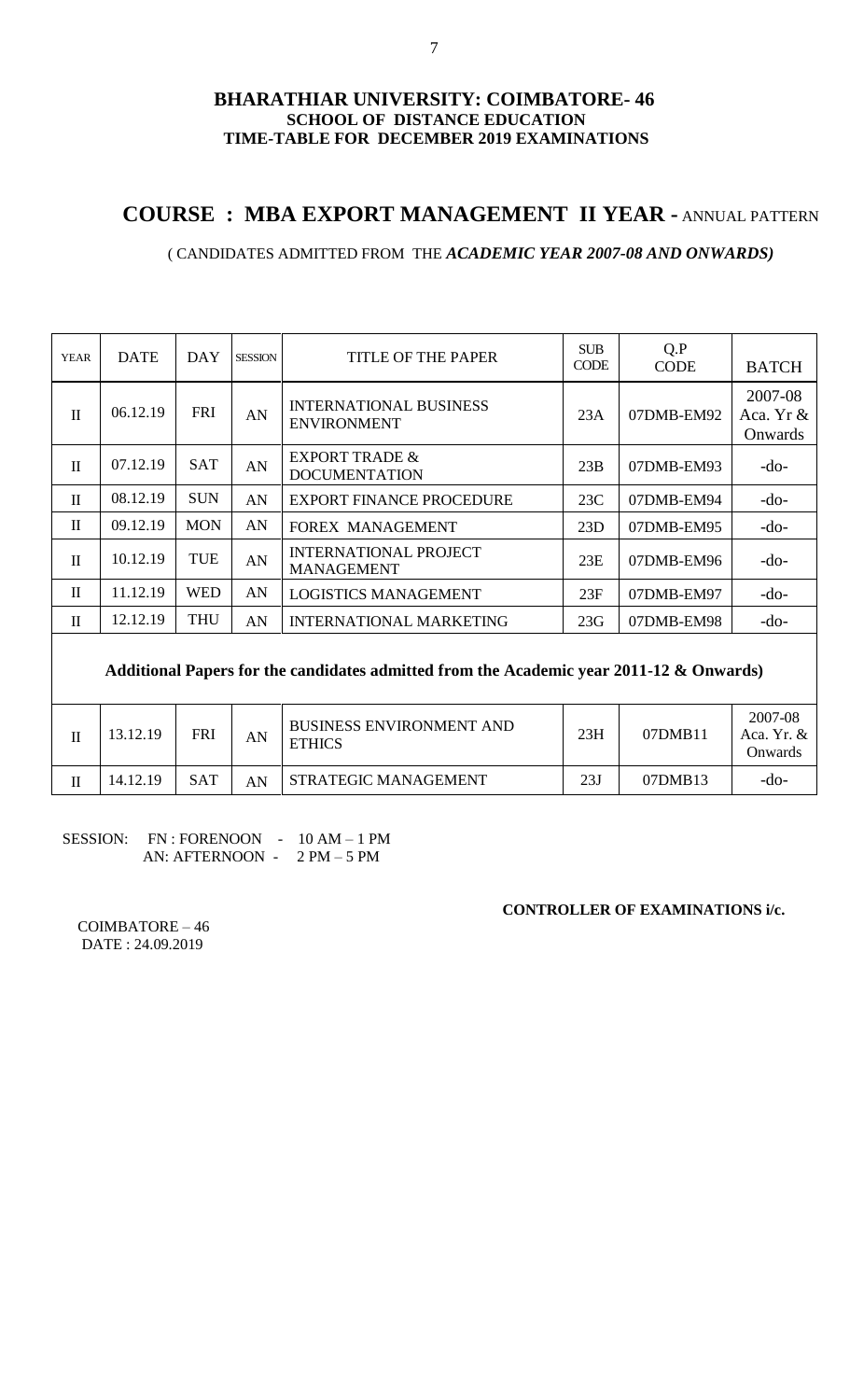## **COURSE : MBA FINANCIAL MANAGEMENT II YEAR -** ANNUAL PATTERN

## ( CANDIDATES ADMITTED FROM THE *ACADEMIC YEAR 2007-08 AND ONWARDS)*

| <b>YEAR</b>  | <b>DATE</b> | <b>DAY</b> | <b>SESSION</b> | <b>TITLE OF THE PAPER</b>                                   | <b>SUB</b><br><b>CODE</b> | Q.P<br><b>CODE</b> | <b>BATCH</b>                      |
|--------------|-------------|------------|----------------|-------------------------------------------------------------|---------------------------|--------------------|-----------------------------------|
| $\mathbf{I}$ | 06.12.19    | <b>FRI</b> | AN             | <b>INDIAN CAPITAL MARKET AND</b><br><b>FINANCIAL SYSTEM</b> | 23A                       | 07DMB-F29          | 2007-08 Aca.<br>Year &<br>Onwards |
| $\mathbf{I}$ | 07.12.19    | <b>SAT</b> | AN             | MANAGEMENT OF FINANCIAL<br><b>SERVICES</b>                  | 23B                       | 07DMB-F30          | $-do-$                            |
| $\mathbf{I}$ | 08.12.19    | <b>SUN</b> | AN             | <b>CAPITAL BUDGETING AND</b><br><b>FINANCIAL DECISIONS</b>  | 23C                       | $07$ DMB-F31       | $-do-$                            |
| $\mathbf{I}$ | 09.12.19    | <b>MON</b> | AN             | <b>WORKING CAPITAL</b><br><b>MANAGEMENT</b>                 | 23D                       | 07DMB-F32          | -do-                              |
| $\mathbf{I}$ | 10.12.19    | TUE        | AN             | <b>RISK MANAGEMENT AND</b><br><b>INSURANCE</b>              | 23E                       | $07DMB-F33$        | $-do-$                            |
| $\mathbf{I}$ | 11.12.19    | <b>WED</b> | AN             | <b>SECURITY ANALYSIS AND</b><br>PORTFOLIO MANAGEMENT        | 23F                       | $07$ DMB-F34       | -do-                              |
| $\mathbf{I}$ | 12.12.19    | <b>THU</b> | AN             | <b>INTERNATIONAL FINANCIAL</b><br><b>MANAGEMENT</b>         | 23G                       | 07DMB-F35          | -do-                              |

### **Additional Papers for the candidates admitted from the Academic year 2011-12 & Onwards)**

| 13.12.19 | FRI | AN | <b>BUSINESS ENVIRONMENT AND</b><br><b>ETHICS</b> | 23H | 07DMB11 | 2007-08 Aca.<br>$Yr. \&$<br>Onwards) |
|----------|-----|----|--------------------------------------------------|-----|---------|--------------------------------------|
| 14.12.19 | SAT | AN | <b>STRATEGIC MANAGEMENT</b>                      | 23J | 07DMB13 | -do-                                 |

SESSION: FN : FORENOON - 10 AM – 1 PM AN: AFTERNOON - 2 PM – 5 PM

#### **CONTROLLER OF EXAMINATIONS i/c.**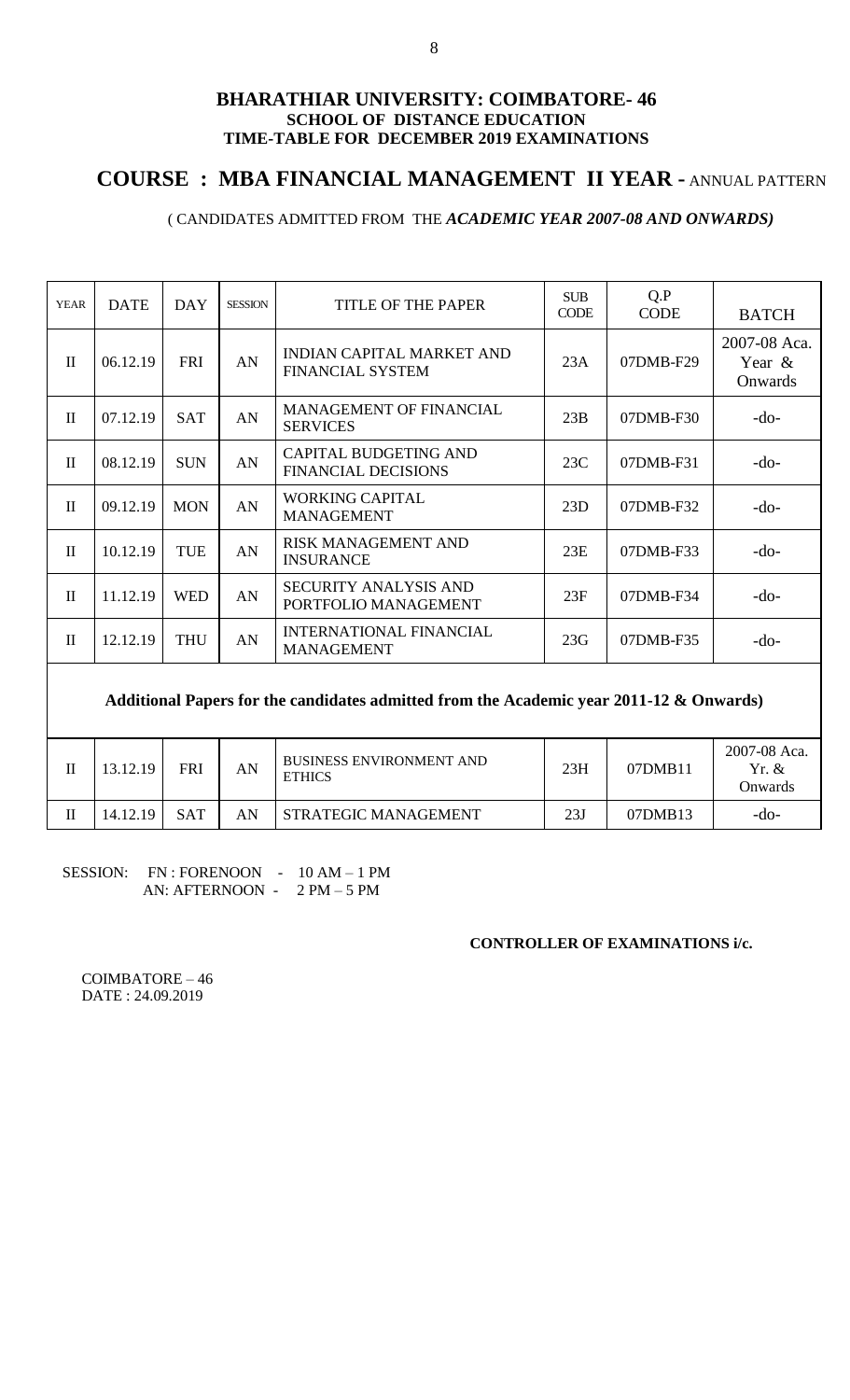# **COURSE : MBA FINANCIAL SERVICES II YEAR -** ANNUAL PATTERN

## ( CANDIDATES ADMITTED FROM THE *ACADEMIC YEAR 2007-08 AND ONWARDS)*

| <b>YEAR</b>  | <b>DATE</b> | <b>DAY</b> | <b>SESSION</b> | <b>TITLE OF THE PAPER</b>                                                   | <b>SUB</b><br><b>CODE</b> | Q.P<br><b>CODE</b> | <b>BATCH</b>                      |
|--------------|-------------|------------|----------------|-----------------------------------------------------------------------------|---------------------------|--------------------|-----------------------------------|
| $\mathbf{I}$ | 06.12.19    | <b>FRI</b> | AN             | <b>MARKETING OF FINANCIAL</b><br><b>SERVICES</b>                            | 23A                       | 07DMB-FS71         | 2007-08<br>Aca. Year &<br>Onwards |
| $\mathbf{I}$ | 07.12.19    | <b>SAT</b> | AN             | <b>MUTUAL FUNDS AND</b><br><b>MERCHANT BANKING</b>                          | 23B                       | 07DMB-FS72         | $-do-$                            |
| $\mathbf{I}$ | 08.12.19    | <b>SUN</b> | AN             | <b>LEGAL ASPECTS OF</b><br><b>FINANCIAL SERVICES</b>                        | 23C                       | 07DMB-FS73         | $-do-$                            |
| $\mathbf{I}$ | 09.12.19    | <b>MON</b> | AN             | MERGERS AND ACQUISITIONS                                                    | 23D                       | 07DMB-FS74         | $-do-$                            |
| $\mathbf{I}$ | 10.12.19    | <b>TUE</b> | AN             | FINANCIAL INTERMEDIARIES,<br>FINANCIAL INSTITUTIONS, &<br><b>REGULATORS</b> | 23E                       | $07$ DMB-FS75      | -do-                              |
| $\mathbf{I}$ | 11.12.19    | <b>WED</b> | AN             | RISK & INSURANCE<br><b>MANAGEMENT</b>                                       | 23F                       | 07DMB-FS76         | $-do-$                            |
| $\mathbf{I}$ | 12.12.19    | <b>THU</b> | AN             | <b>TREASURY MANAGEMENT</b>                                                  | 23G                       | 07DMB-FS77         | $-do-$                            |
|              |             |            |                |                                                                             |                           |                    |                                   |

## **Additional Papers for the candidates admitted from the Academic year 2011-12 & Onwards)**

| Н | 13.12.19 | FRI        | AN | <b>BUSINESS ENVIRONMENT AND</b><br><b>ETHICS</b> | 23H | 07DMB11 | 2007-08 Aca.<br>Yr. &<br>Onwards |
|---|----------|------------|----|--------------------------------------------------|-----|---------|----------------------------------|
| П | 14.12.19 | <b>SAT</b> | AN | I STRATEGIC MANAGEMENT                           | 23J | 07DMB13 | -do-                             |

SESSION: FN : FORENOON - 10 AM - 1 PM AN: AFTERNOON - 2 PM – 5 PM

#### **CONTROLLER OF EXAMINATIONS i/c.**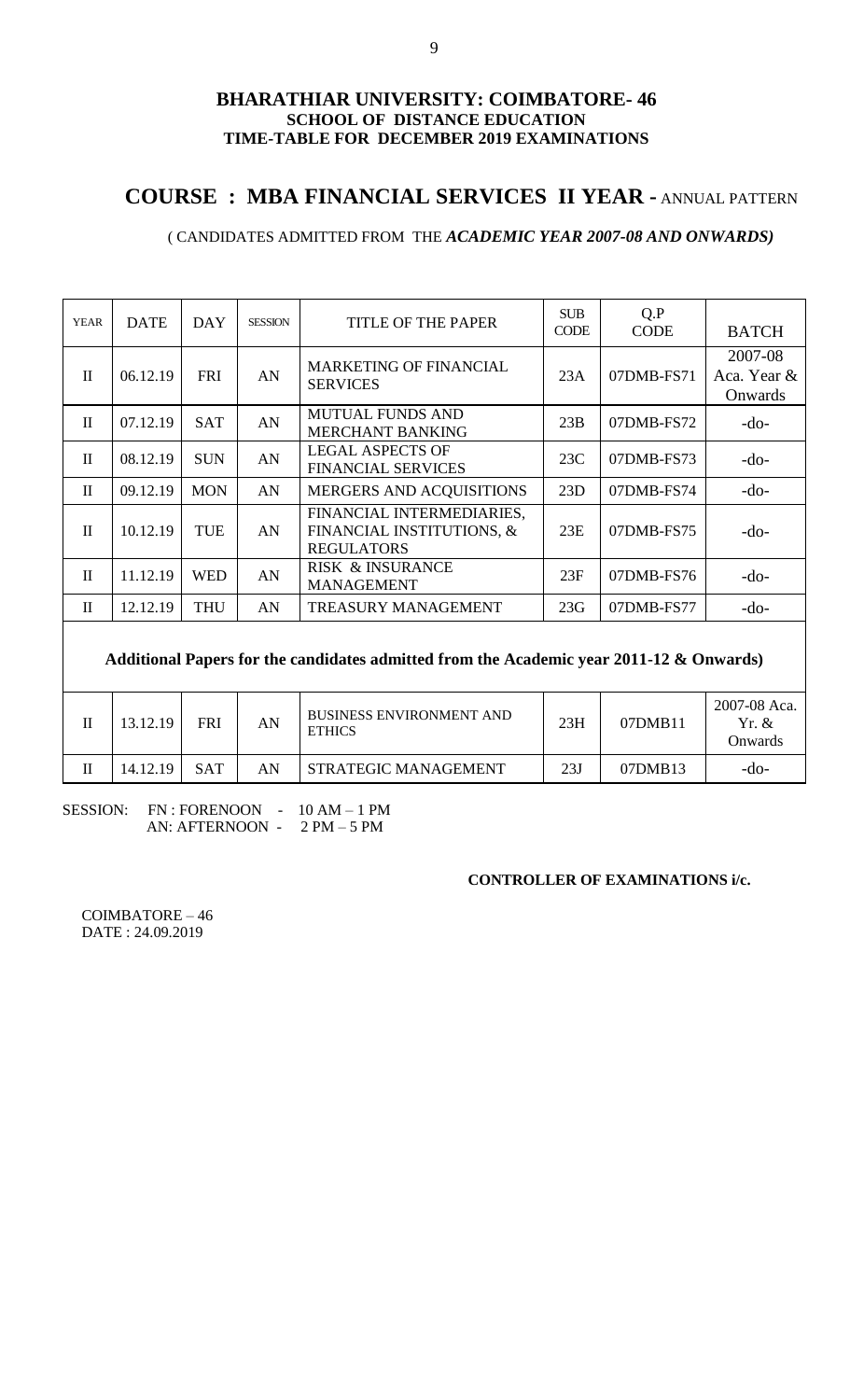# **COURSE : MBA HOSPITAL MANAGEMENT II YEAR -** ANNUAL PATTERN

## ( CANDIDATES ADMITTED FROM THE *ACADEMIC YEAR 2007-08 AND ONWARDS)*

| <b>YEAR</b>  | <b>DATE</b> | DAY        | <b>SESSION</b> | <b>TITLE OF THE PAPER</b>                                  | <b>SUB</b><br><b>CODE</b> | Q.P<br><b>CODE</b> | <b>BATCH</b>                          |
|--------------|-------------|------------|----------------|------------------------------------------------------------|---------------------------|--------------------|---------------------------------------|
| $\mathbf{I}$ | 06.12.19    | <b>FRI</b> | AN             | HOSPITAL ARCHITECTURE<br>PLANNING AND DESIGN               | 23A                       | 07DMB-HM99         | 2007-08<br>Aca. Yr<br>$\&$<br>Onwards |
| $\mathbf{I}$ | 07.12.19    | <b>SAT</b> | AN             | MATERIAL MANAGEMENT                                        | 23B                       | 07DMB-HM100        | $-do-$                                |
| $\mathbf{H}$ | 08.12.19    | <b>SUN</b> | AN             | HOSPITAL OPERATION I (PATIENT<br>CARE)                     | 23C                       | 07DMB-HM101        | $-do-$                                |
| $\mathbf{I}$ | 09.12.19    | <b>MON</b> | AN             | HOSPITAL OPERATION II<br>(SUPPORTIVE SERVICES)             | 23D                       | 07DMB-HM102        | $-do-$                                |
| $\mathbf{I}$ | 10.12.19    | <b>TUE</b> | AN             | <b>BIO - SCIENCES AND</b><br><b>EPIDEMIOLOGY</b>           | 23E                       | 07DMB-HM103        | $-do-$                                |
| $\mathbf{I}$ | 11.12.19    | <b>WED</b> | AN             | HOSPITAL INFORMATION SYSTEM<br>(INCLUDING MEDICAL RECORDS) | 23F                       | 07DMB-HM104        | $-do-$                                |
| $\mathbf{I}$ | 12.12.19    | <b>THU</b> | AN             | <b>HEALTH LAWS AND POLICIES</b>                            | 23G                       | 07DMB-HM105        | $-do-$                                |

### **Additional Papers for the candidates admitted from the Academic year 2011-12 & Onwards)**

| П | 13.12.19 | FRI        | AN | <b>BUSINESS ENVIRONMENT AND ETHICS</b> | 23H | 07DMB11 | 2007-08<br>Aca. Yr. &<br><b>Onwards</b> |
|---|----------|------------|----|----------------------------------------|-----|---------|-----------------------------------------|
|   | 14.12.19 | <b>SAT</b> | AN | STRATEGIC MANAGEMENT                   | 23J | 07DMB13 | -do-                                    |

SESSION: FN : FORENOON - 10 AM – 1 PM AN: AFTERNOON - 2 PM – 5 PM

### **CONTROLLER OF EXAMINATIONS i/c.**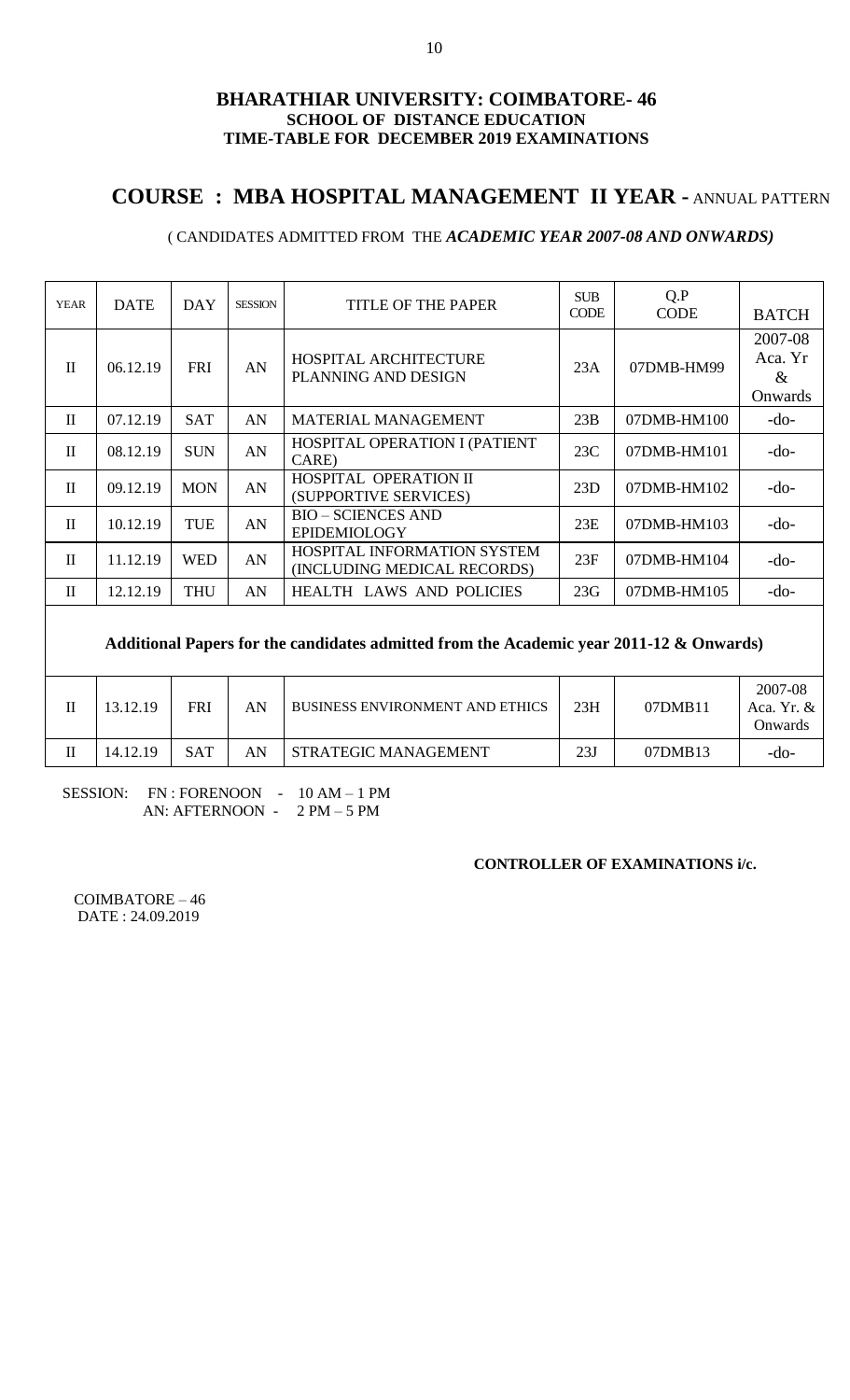## **COURSE : MBA HUMAN RESOURCE MANAGEMENT II YEAR -** ANNUAL PATTERN

### ( CANDIDATES ADMITTED FROM THE *ACADEMIC YEAR 2007-08 AND ONWARDS)*

| <b>YEAR</b>                                                                             | <b>DATE</b> | <b>DAY</b> | <b>SESSION</b> | TITLE OF THE PAPER                                      | <b>SUB</b><br><b>CODE</b> | Q.P<br><b>CODE</b> | <b>BATCH</b>                       |  |  |  |
|-----------------------------------------------------------------------------------------|-------------|------------|----------------|---------------------------------------------------------|---------------------------|--------------------|------------------------------------|--|--|--|
| $\mathbf{H}$                                                                            | 06.12.19    | <b>FRI</b> | AN             | PERSONNEL MANAGEMENT<br><b>CONCEPTS</b>                 | 23A                       | 07DMB-HR50         | 2007 Aca.<br>Year $&$<br>Onwards   |  |  |  |
| $\mathbf{I}$                                                                            | 07.12.19    | <b>SAT</b> | AN             | METHODOLOGY OF TRAINING<br>& DEVELOPMENT                | 23B                       | 07DMB-HR51         | $-do-$                             |  |  |  |
| $\mathbf{I}$                                                                            | 08.12.19    | <b>SUN</b> | AN             | <b>HUMAN RESOURCE</b><br>DEVELOPMENT AND PLANNING       | 23C                       | 07DMB-HR52         | $-do-$                             |  |  |  |
| $\mathbf{I}$                                                                            | 09.12.19    | <b>MON</b> | AN             | <b>INDUSTRIAL RELATIONS</b><br><b>MANAGEMENT</b>        | 23D                       | 07DMB-HR53         | $-do-$                             |  |  |  |
| $\mathbf{I}$                                                                            | 10.12.19    | TUE        | AN             | <b>COMPENSATION MANAGEMENT</b>                          | 23E                       | 07DMB-HR54         | $-do-$                             |  |  |  |
| $\mathbf{I}$                                                                            | 11.12.19    | <b>WED</b> | AN             | PERFORMANCE MANAGEMENT<br><b>SYSTEMS AND STRATEGIES</b> | 23F                       | 07DMB-HR55         | $-do-$                             |  |  |  |
| $\mathbf{I}$                                                                            | 12.12.19    | <b>THU</b> | AN             | ORGANIZATIONAL<br>DEVELOPMENT AND CHANGE                | 23G                       | 07DMB-HR56         | $-do-$                             |  |  |  |
| Additional Papers for the candidates admitted from the Academic year 2011-12 & Onwards) |             |            |                |                                                         |                           |                    |                                    |  |  |  |
| $\mathbf{H}$                                                                            | 13.12.19    | <b>FRI</b> | AN             | <b>BUSINESS ENVIRONMENT AND</b><br><b>ETHICS</b>        | 23H                       | 07DMB11            | 2007-08<br>Aca. Yr. $&$<br>Onwards |  |  |  |

|         |          |            |    | <b>LITTO</b>         |                     |         | Jnwar |
|---------|----------|------------|----|----------------------|---------------------|---------|-------|
| $-$<br> | 14.12.19 | <b>SAT</b> | AN | STRATEGIC MANAGEMENT | $\mathbf{A}$<br>23J | 07DMB13 | -do-  |
|         |          |            |    |                      |                     |         |       |

### SESSION: FN : FORENOON - 10 AM – 1 PM AN: AFTERNOON - 2 PM – 5 PM

### **CONTROLLER OF EXAMINATIONS i/c.**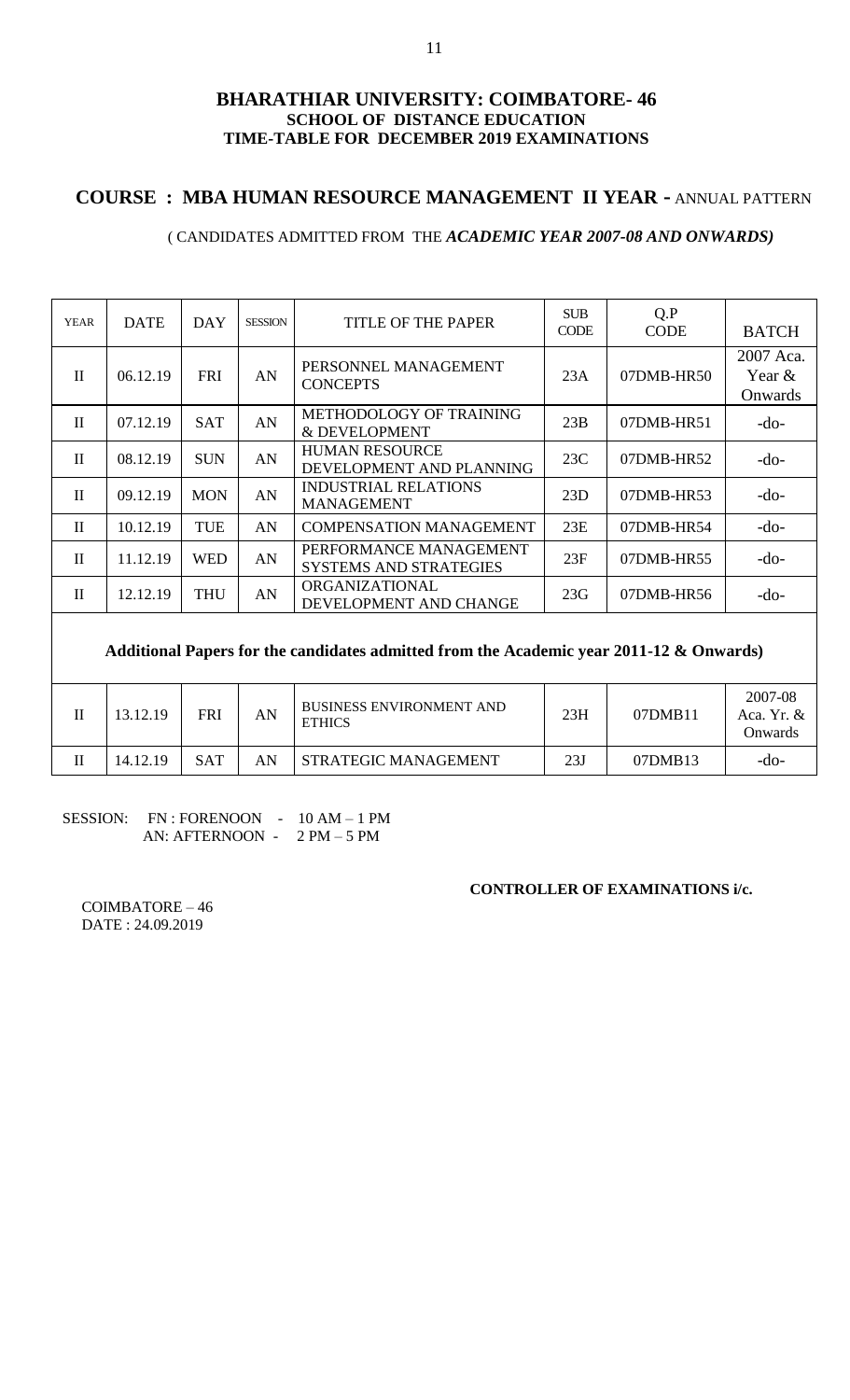# **COURSE : MBA INTERNATIONAL BUSINESS II YEAR -** ANNUAL PATTERN

### ( CANDIDATES ADMITTED FROM THE *ACADEMIC YEAR 2007-08 AND ONWARDS)*

| <b>YEAR</b>  | <b>DATE</b> | <b>DAY</b> | <b>SESSION</b> | TITLE OF THE PAPER                                                    | <b>SUB</b><br><b>CODE</b> | Q.P<br><b>CODE</b> | <b>BATCH</b>                            |
|--------------|-------------|------------|----------------|-----------------------------------------------------------------------|---------------------------|--------------------|-----------------------------------------|
| $\mathbf{H}$ | 06.12.19    | <b>FRI</b> | AN             | <b>INTERNATIONAL HUMAN</b><br><b>RESOURCE MANAGEMENT</b>              | 23A                       | $07$ DMB-IB43      | 2007-08<br>Aca. Year<br>$\&$<br>Onwards |
| $\mathbf{I}$ | 07.12.19    | <b>SAT</b> | AN             | <b>INTERNATIONAL BUSINESS</b><br><b>ENVIRONMENT</b>                   | 23B                       | $07$ DMB-IB44      | -do-                                    |
| $\mathbf{I}$ | 08.12.19    | <b>SUN</b> | AN             | <b>INTERNATIONAL MARKETING</b><br><b>MANAGEMENT</b>                   | 23C                       | $07$ DMB-IB45      | $-do-$                                  |
| $\mathbf{I}$ | 09.12.19    | <b>MON</b> | AN             | <b>INTERNATIONAL FINANCIAL</b><br>AND MANAGEMENT<br><b>ACCOUNTING</b> | 23D                       | $07$ DMB-IB46      | -do-                                    |
| $\mathbf{I}$ | 10.12.19    | <b>TUE</b> | AN             | <b>INTERNATIONAL BUSINESS LAW</b>                                     | 23E                       | $07$ DMB-IB47      | $-do-$                                  |
| $\mathbf{I}$ | 11.12.19    | <b>WED</b> | AN             | <b>INTERNATIONAL BANKING</b>                                          | 23F                       | 07DMB-IB48         | $-do-$                                  |
| $\mathbf{I}$ | 12.12.19    | <b>THU</b> | AN             | <b>GLOBAL BUSINESS ETHICS</b>                                         | 23G                       | 07DMB-IB49         | $-do-$                                  |
|              |             |            |                |                                                                       |                           |                    |                                         |

## **Additional Papers for the candidates admitted from the Academic year 2011-12 & Onwards)**

| 13.12.19 | <b>FRI</b> | AN | <b>BUSINESS ENVIRONMENT AND</b><br><b>ETHICS</b> | 23H | 07DMB11 | 2007-08<br>Aca. Yr. $&$<br><b>Onwards</b> |
|----------|------------|----|--------------------------------------------------|-----|---------|-------------------------------------------|
| 14.12.19 | SAT        | AN | <b>STRATEGIC MANAGEMENT</b>                      | 23J | 07DMB13 | -do-                                      |

 SESSION: FN : FORENOON - 10 AM – 1 PM AN: AFTERNOON - 2 PM – 5 PM

## **CONTROLLER OF EXAMINATIONS i/c.**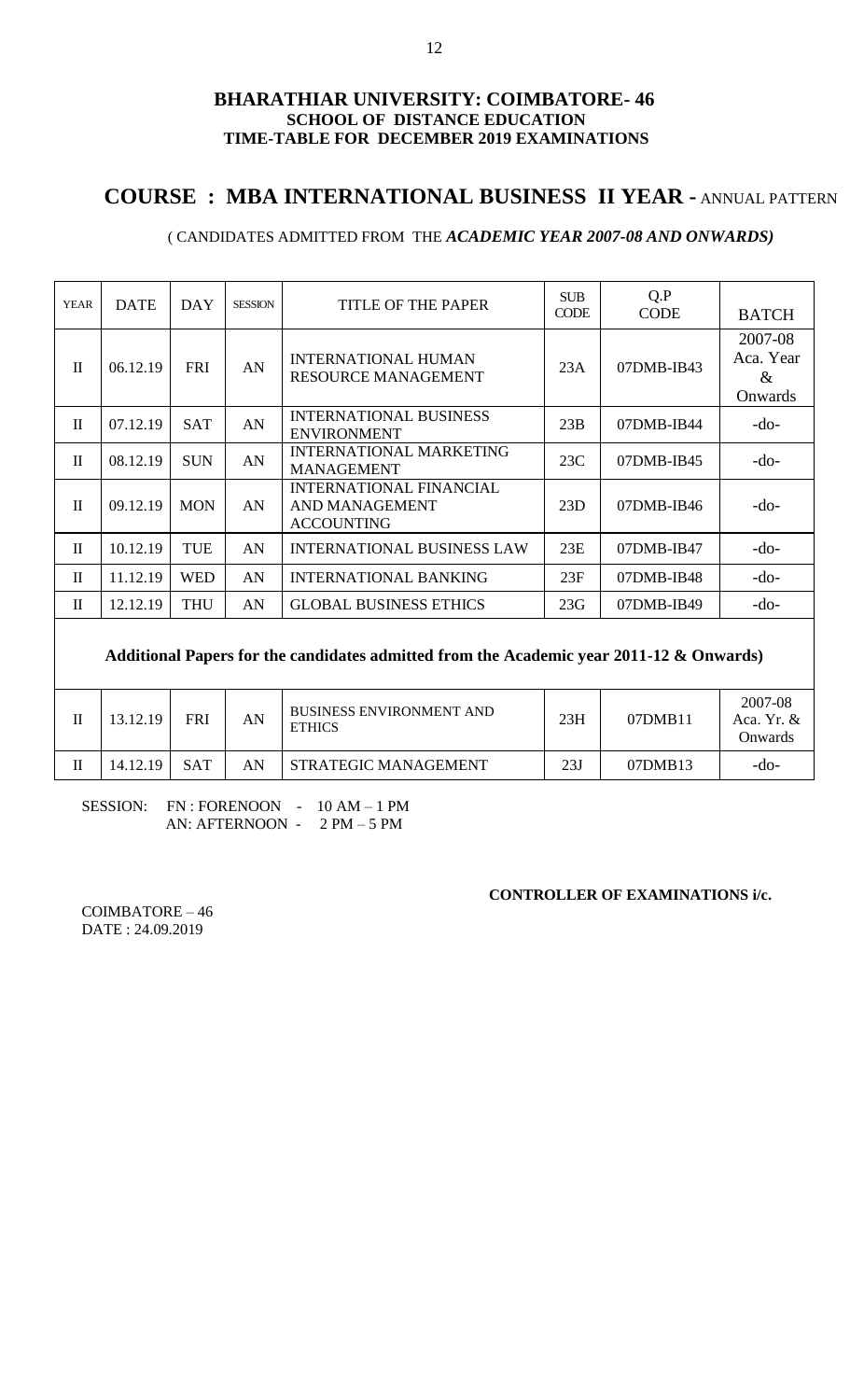## **COURSE : MBA INVESTMENT MANAGEMENT II YEAR -** ANNUAL PATTERN

### ( CANDIDATES ADMITTED FROM THE *ACADEMIC YEAR 2007-08 AND ONWARDS)*

| <b>YEAR</b>  | <b>DATE</b> | DAY        | <b>SESSION</b> | <b>TITLE OF THE PAPER</b>                                | <b>SUB</b><br><b>CODE</b> | Q.P<br><b>CODE</b> | <b>BATCH</b>                      |
|--------------|-------------|------------|----------------|----------------------------------------------------------|---------------------------|--------------------|-----------------------------------|
| $\mathbf{I}$ | 06.12.19    | <b>FRI</b> | AN             | DERIVATIVES MANAGEMENT AND<br><b>COMMODITIES MARKETS</b> | 23A                       | $07$ DMB-IM36      | 2007-08<br>Aca. Year &<br>Onwards |
| $\mathbf{I}$ | 07.12.19    | <b>SAT</b> | AN             | INDIAN CAPITAL MARKET AND<br><b>FINANCIAL SYSTEM</b>     | 23B                       | $07$ DMB-IM37      | $-do-$                            |
| $\mathbf{I}$ | 08.12.19    | <b>SUN</b> | AN             | <b>INTERNATIONAL FINANCIAL</b><br><b>MARKETS</b>         | 23C                       | 07DMB-IM38         | $-do-$                            |
| $\mathbf{I}$ | 09.12.19    | <b>MON</b> | AN             | <b>RISK MANAGEMENT AND</b><br><b>INSURANCE</b>           | 23D                       | $07$ DMB-IM39      | $-do-$                            |
| $\mathbf{I}$ | 10.12.19    | <b>TUE</b> | AN             | <b>MUTUAL FUNDS IN INDIA</b>                             | 23E                       | $07$ DMB-IM40      | $-do-$                            |
| $\mathbf{I}$ | 11.12.19    | WED        | AN             | SECURITY ANALYSIS AND<br>PORTFOLIO MANAGEMENT            | 23F                       | $07$ DMB-IM41      | -do-                              |
| $\mathbf{I}$ | 12.12.19    | THU        | AN             | PROJECT FINANCE AND<br><b>MANAGEMENT</b>                 | 23G                       | $07$ DMB-IM42      | $-do-$                            |

### **Additional Papers for the candidates admitted from the Academic year 2011-12 & Onwards)**

| 13.12.19 | FRI        | AN | <b>BUSINESS ENVIRONMENT AND</b><br><b>ETHICS</b> | 23H | 07DMB11 | 2007-08<br>Aca. Yr. $&$<br><b>Onwards</b> |
|----------|------------|----|--------------------------------------------------|-----|---------|-------------------------------------------|
| 14.12.19 | <b>SAT</b> | AN | STRATEGIC MANAGEMENT                             | 23J | 07DMB13 | -do-                                      |

SESSION: FN : FORENOON - 10 AM – 1 PM AN: AFTERNOON - 2 PM – 5 PM

### **CONTROLLER OF EXAMINATIONS i/c.**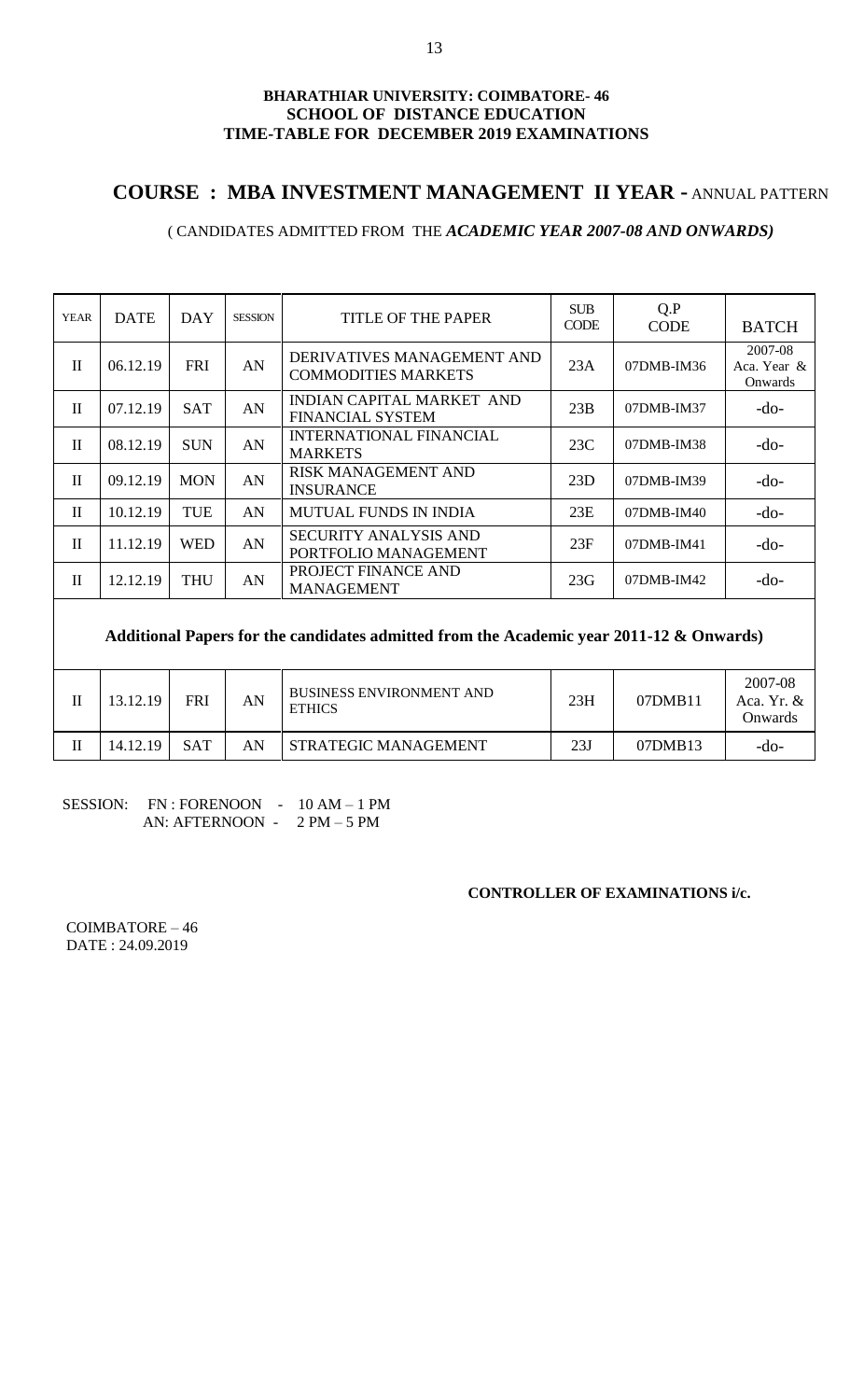# **COURSE : MBA INFORMATION SYSTEMS II YEAR -** ANNUAL PATTERN

## ( CANDIDATES ADMITTED FROM THE *ACADEMIC YEAR 2007-08 AND ONWARDS)*

| <b>YEAR</b>  | <b>DATE</b> | DAY        | <b>SESSION</b> | TITLE OF THE PAPER                                              | <b>SUB</b><br><b>CODE</b> | Q.P<br><b>CODE</b> | <b>BATCH</b>                            |
|--------------|-------------|------------|----------------|-----------------------------------------------------------------|---------------------------|--------------------|-----------------------------------------|
| $\mathbf{H}$ | 06.12.19    | <b>FRI</b> | AN             | <b>SOFTWARE PROJECT</b><br><b>MANAGEMENT</b>                    | 23A                       | 07DMB-IS64         | 2007-08<br>Aca. Year<br>$\&$<br>Onwards |
| $\mathbf{I}$ | 07.12.19    | <b>SAT</b> | AN             | DATABASE MANAGEMENT<br><b>SYSTEMS</b>                           | 23B                       | 07DMB-IS65         | $-do-$                                  |
| $\mathbf{I}$ | 08.12.19    | <b>SUN</b> | AN             | ELECTRONIC COMMERCE                                             | 23C                       | 07DMB-IS66         | $-do-$                                  |
| $\mathbf{H}$ | 09.12.19    | <b>MON</b> | AN             | <b>ENTERPRISE RESOURCE</b><br><b>PLANNING</b>                   | 23D                       | 07DMB-IS67         | $-do-$                                  |
| $\mathbf{I}$ | 10.12.19    | <b>TUE</b> | AN             | DATA WAREHOUSING AND DATA<br><b>MINING</b>                      | 23E                       | 07DMB-IS68         | $-do-$                                  |
| $\mathbf{H}$ | 11.12.19    | <b>WED</b> | AN             | KNOWLEDGE MANAGEMENT AND<br><b>INFORMATION SYSTEMS</b>          | 23F                       | 07DMB-IS69         | $-do-$                                  |
| $\mathbf{H}$ | 12.12.19    | <b>THU</b> | AN             | <b>INFORMATION SECURITY</b><br><b>SYSTEMS CONTROL AND AUDIT</b> | 23G                       | 07DMB-IS70         | $-do-$                                  |

### **Additional Papers for the candidates admitted from the Academic year 2011-12 & Onwards)**

| Н | 13.12.19 | FRI        | AN | <b>BUSINESS ENVIRONMENT AND</b><br><b>ETHICS</b> | 23H | 07DMB11 | 2007-08<br>Aca. Yr. $&$<br><b>Onwards</b> |
|---|----------|------------|----|--------------------------------------------------|-----|---------|-------------------------------------------|
|   | 14.12.19 | <b>SAT</b> | AN | STRATEGIC MANAGEMENT                             | 23J | 07DMB13 | -do-                                      |

### SESSION: FN : FORENOON - 10 AM - 1 PM AN: AFTERNOON - 2 PM – 5 PM

### **CONTROLLER OF EXAMINATIONS i/c.**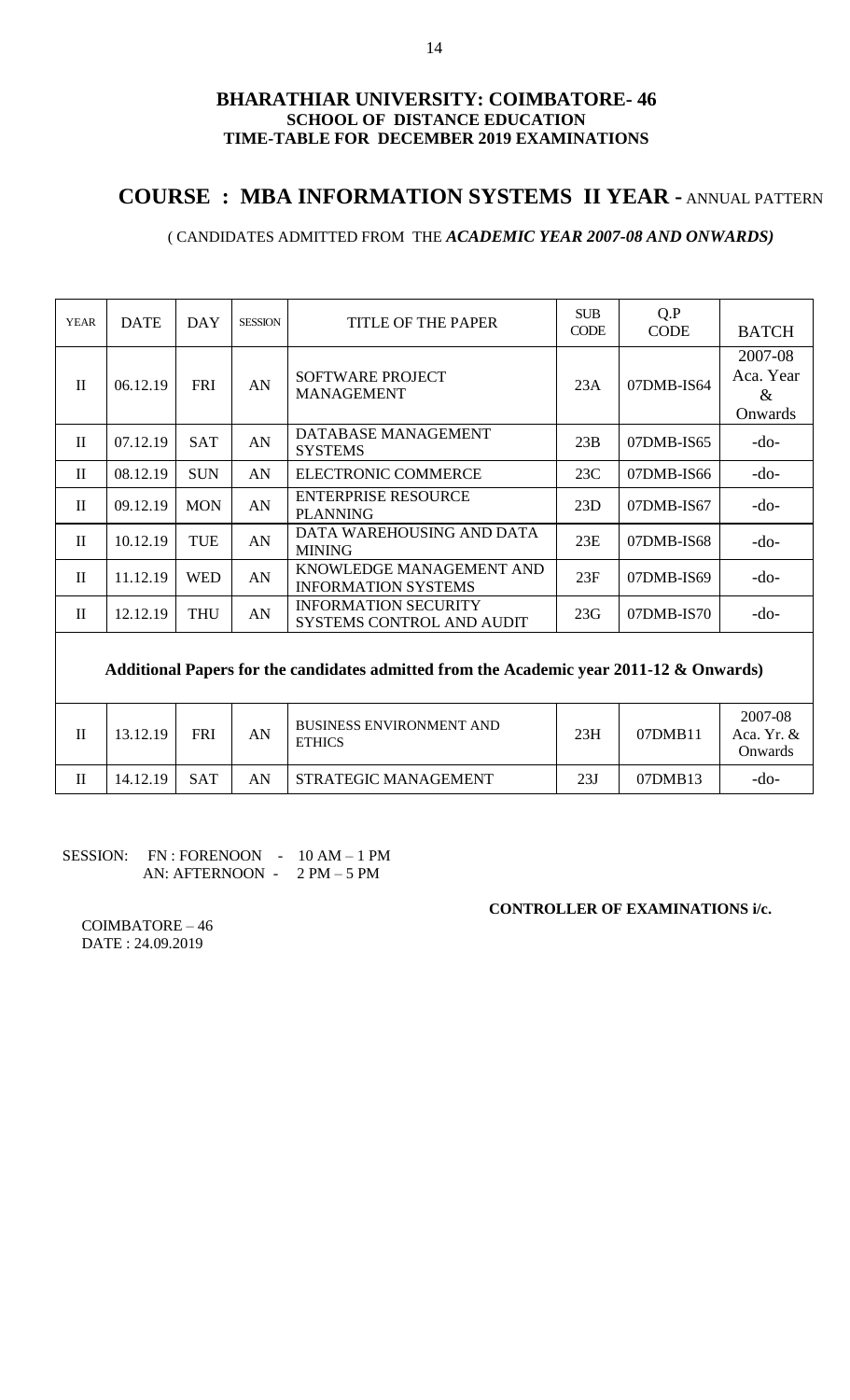## **COURSE : MBA LOGISTIC & SUPPLY CHAIN MGT. II YEAR -** ANNUAL PATTERN

### ( CANDIDATES ADMITTED FROM THE *ACADEMIC YEAR 2010-11 ONWARDS)*

| <b>YEAR</b>  | <b>DATE</b> | DAY        | <b>SESSION</b> | TITLE OF THE PAPER                                         | <b>SUB</b><br><b>CODE</b> | Q.P<br><b>CODE</b> | <b>BATCH</b>                    |
|--------------|-------------|------------|----------------|------------------------------------------------------------|---------------------------|--------------------|---------------------------------|
| $\mathbf{I}$ | 06.12.19    | <b>FRI</b> | AN             | <b>LOGISTICS MANAGEMENT</b>                                | 23A                       | 10DMB-LM148        | 2010-11<br>Aca. Yr &<br>Onwards |
| $\mathbf{I}$ | 07.12.19    | <b>SAT</b> | AN             | RETAIL STORE AND VISUAL<br><b>MERCHANDISING</b>            | 23B                       | 10DMB-LM149        | -do-                            |
| $\mathbf{I}$ | 08.12.19    | <b>SUN</b> | AN             | <b>QUALITY MANAGEMENT AND</b><br><b>QUALITY TECHNIQUES</b> | 23C                       | 10DMB-LM150        | $-do-$                          |
| $\mathbf{I}$ | 09.12.19    | <b>MON</b> | AN             | RETAIL MARKETING AND CRM                                   | 23D                       | 10DMB-LM151        | $-do-$                          |
| $\mathbf{I}$ | 10.12.19    | <b>TUE</b> | AN             | <b>LOGISTICS &amp; SUPPLY CHAIN</b><br><b>MANAGEMENT</b>   | 23E                       | 10DMB-LM152        | -do-                            |
| $\mathbf{I}$ | 11.12.19    | <b>WED</b> | AN             | <b>EXPORT TRADE AND</b><br><b>DOCUMENTATION</b>            | 23F                       | 10DMB-LM153        | $-do-$                          |
| $\mathbf{I}$ | 12.12.19    | <b>THU</b> | AN             | <b>INTERNATIONAL MARKETING</b>                             | 23G                       | 10DMB-LM154        | $-do-$                          |
|              |             |            |                |                                                            |                           |                    |                                 |

### **Additional Papers for the candidates admitted from the Academic year 2011-12 & Onwards)**

| 13.12.19 | FRI        | AN | <b>BUSINESS ENVIRONMENT AND</b><br><b>ETHICS</b> | 23H | 07DMB11 | 2007-08<br>Aca, Yr. $\&$<br><b>Onwards</b> |
|----------|------------|----|--------------------------------------------------|-----|---------|--------------------------------------------|
| 14.12.19 | <b>SAT</b> | ΑN | STRATEGIC MANAGEMENT                             | 23J | 07DMB13 | -do-                                       |

#### SESSION: FN : FORENOON - 10 AM – 1 PM AN: AFTERNOON - 2 PM – 5 PM

#### **CONTROLLER OF EXAMINATIONS i/c.**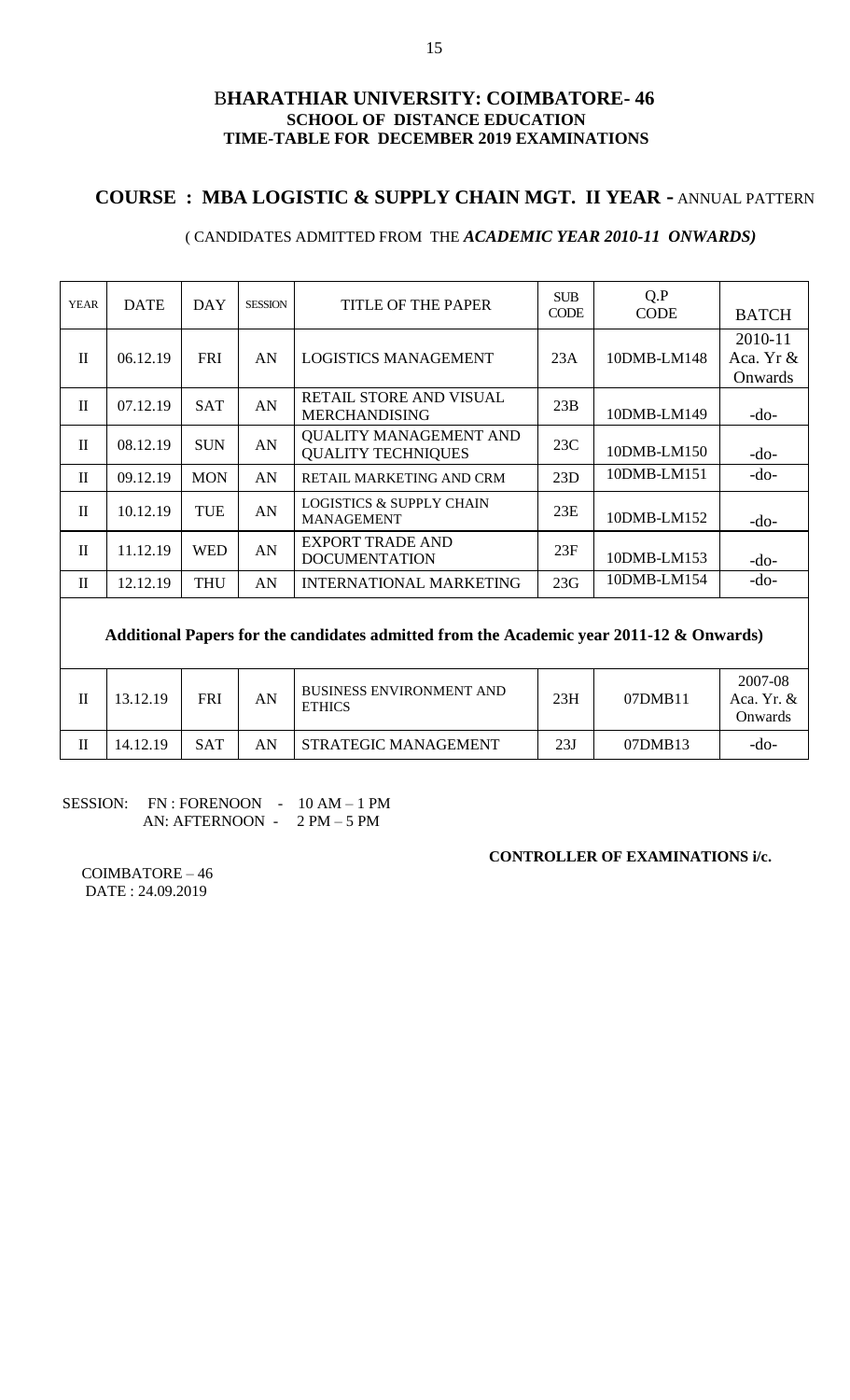## **COURSE : MBA MARKETING MANAGEMENT II YEAR -** ANNUAL PATTERN

## ( CANDIDATES ADMITTED FROM THE *ACADEMIC YEAR 2007-08 AND ONWARDS)*

| <b>YEAR</b>  | <b>DATE</b> | DAY        | <b>SESSION</b> | TITLE OF THE PAPER                                   | <b>SUB</b><br><b>CODE</b> | Q.P<br><b>CODE</b> | <b>BATCH</b>                      |
|--------------|-------------|------------|----------------|------------------------------------------------------|---------------------------|--------------------|-----------------------------------|
| $\mathbf{I}$ | 06.12.19    | <b>FRI</b> | AN             | <b>CONSUMER BEHAVIOUR</b>                            | 23A                       | $07DMB-M15$        | 2007-08<br>Aca. Year &<br>Onwards |
| $\mathbf{I}$ | 07.12.19    | <b>SAT</b> | AN             | <b>INDUSTRIAL &amp; SERVICES</b><br><b>MARKETING</b> | 23B                       | $07$ DMB-M $16$    | $-do-$                            |
| $\mathbf{I}$ | 08.12.19    | <b>SUN</b> | AN             | NEW PRODUCT DEVELOPMENT                              | 23C                       | $07DMB-M17$        | $-do-$                            |
| $\mathbf{I}$ | 09.12.19    | <b>MON</b> | AN             | <b>MARKETING RESEARCH</b>                            | 23D                       | $07$ DMB-M $18$    | $-do-$                            |
| $\mathbf{I}$ | 10.12.19    | <b>TUE</b> | AN             | ADVERTISING AND SALES<br><b>PROMOTION</b>            | 23E                       | 07DMB-M19          | $-do-$                            |
| $\mathbf{I}$ | 11.12.19    | <b>WED</b> | AN             | <b>LOGISTICS AND SALES</b><br><b>MANAGEMENT</b>      | 23F                       | $07DMB-M20$        | $-do-$                            |
| $\mathbf{I}$ | 12.12.19    | THU        | AN             | <b>INTERNATIONAL MARKETING</b>                       | 23G                       | 07DMB-M21          | $-do-$                            |

## **Additional Papers for the candidates admitted from the Academic year 2011-12 & Onwards)**

| 13.12.19 | FRI        | AN | BUSINESS ENVIRONMENT AND<br><b>ETHICS</b> | 23H | 07DMB11 | 2007-08 Aca.<br>Yr. &<br>Onwards) |
|----------|------------|----|-------------------------------------------|-----|---------|-----------------------------------|
| 14.12.19 | <b>SAT</b> | AN | STRATEGIC MANAGEMENT                      | 23J | 07DMB13 | -do-                              |

SESSION: FN : FORENOON - 10 AM - 1 PM AN: AFTERNOON - 2 PM – 5 PM

### **CONTROLLER OF EXAMINATIONS i/c.**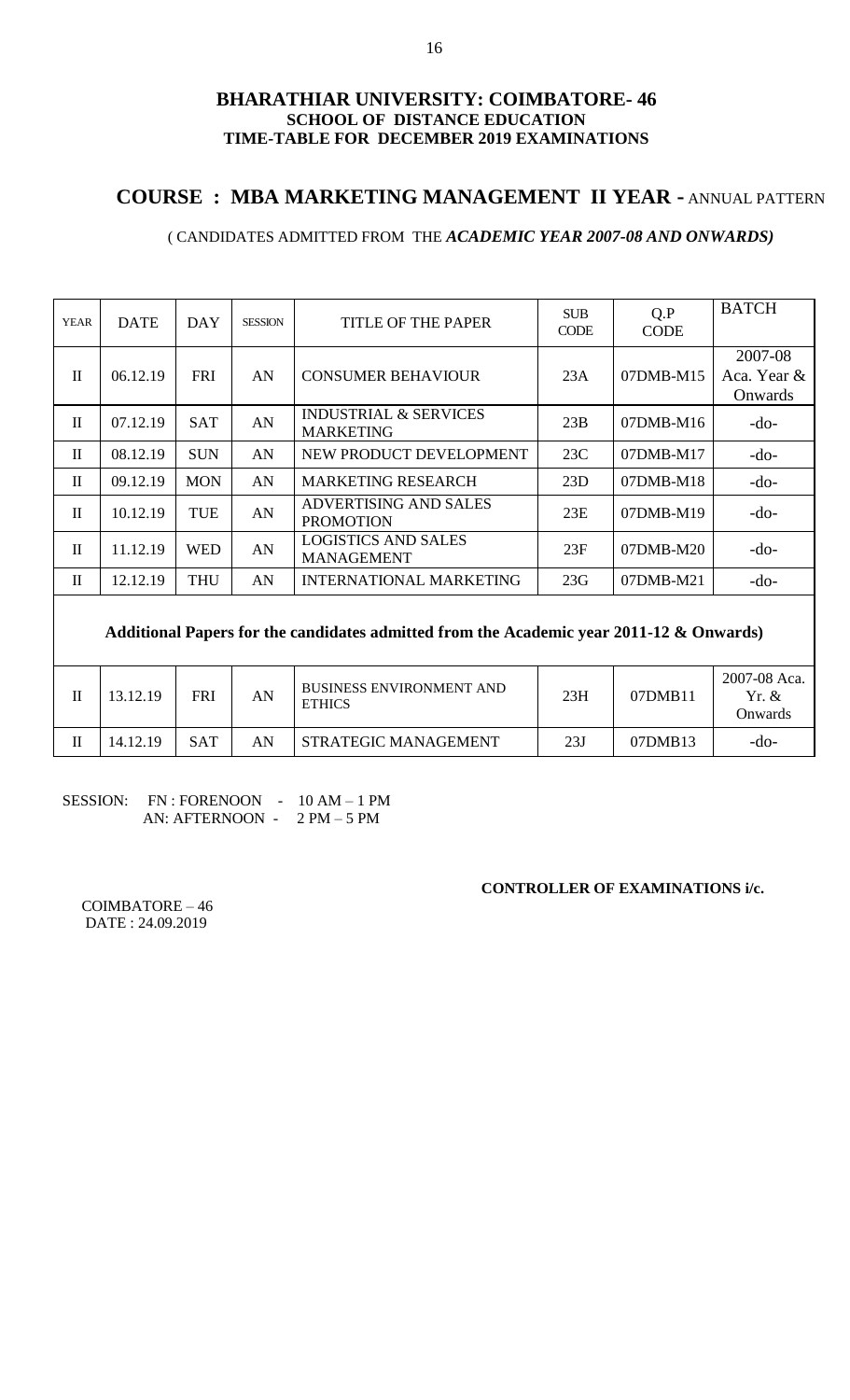# **COURSE : MBA MATERIALS MANAGEMENT II YEAR -** ANNUAL PATTERN

### ( CANDIDATES ADMITTED FROM THE *ACADEMIC YEAR 2010-11 ONWARDS)*

| <b>YEAR</b>  | <b>DATE</b>                                                                             | DAY        | <b>SESSION</b> | <b>TITLE OF THE PAPER</b>                              | <b>SUB</b><br><b>CODE</b> | Q.P<br><b>CODE</b> | <b>BATCH</b>                      |  |  |  |  |
|--------------|-----------------------------------------------------------------------------------------|------------|----------------|--------------------------------------------------------|---------------------------|--------------------|-----------------------------------|--|--|--|--|
| $\mathbf{I}$ | 06.12.19                                                                                | <b>FRI</b> | AN             | PACKING AND DISTRIBUTION<br><b>MANAGEMENT</b>          | 23A                       | 10DMB-MT141        | 2010-11<br>Aca. Year<br>& Onwards |  |  |  |  |
| $\mathbf{I}$ | 07.12.19                                                                                | <b>SAT</b> | AN             | <b>EXPORT TRADE AND</b><br><b>DOCUMENTATION</b>        | 23B                       | 10DMB-MT142        | $-do-$                            |  |  |  |  |
| $\mathbf{I}$ | 08.12.19                                                                                | <b>SUN</b> | AN             | <b>LOGISTICS AND SUPPLY CHAIN</b><br><b>MANAGEMENT</b> | 23C                       | 10DMB-MT143        | $-do-$                            |  |  |  |  |
| $\mathbf{I}$ | 09.12.19                                                                                | <b>MON</b> | AN             | PURCHASING AND<br>PROCUREMENT MANAGEMENT               | 23D                       | 10DMB-MT144        | $-do-$                            |  |  |  |  |
| $\mathbf{I}$ | 10.12.19                                                                                | <b>TUE</b> | AN             | <b>MATERIALS AND STORES</b><br><b>MANAGEMENT</b>       | 23E                       | 10DMB-MT145        | $-do-$                            |  |  |  |  |
| $\mathbf{I}$ | 11.12.19                                                                                | <b>WED</b> | AN             | TOTAL QUALITY MANAGEMENT                               | 23F                       | 10DMB-MT146        | $-do-$                            |  |  |  |  |
| $\mathbf{I}$ | 12.12.19                                                                                | <b>THU</b> | AN             | PROJECT MANAGEMENT                                     | 23G                       | 10DMB-MT147        | $-do-$                            |  |  |  |  |
|              | Additional Papers for the candidates admitted from the Academic year 2011-12 & Onwards) |            |                |                                                        |                           |                    |                                   |  |  |  |  |

| 13.12.19 | FRI        | AN | BUSINESS ENVIRONMENT AND<br><b>ETHICS</b> | 23H | 07DMB11 | 2007-08<br>Aca. Year &<br>Onwards) |
|----------|------------|----|-------------------------------------------|-----|---------|------------------------------------|
| 14.12.19 | <b>SAT</b> | AN | STRATEGIC MANAGEMENT                      | 23J | 07DMB13 | 66                                 |

SESSION: FN : FORENOON - 10 AM – 1 PM AN: AFTERNOON - 2 PM – 5 PM

**CONTROLLER OF EXAMINATIONS i/c.**

 $\mathsf{I}$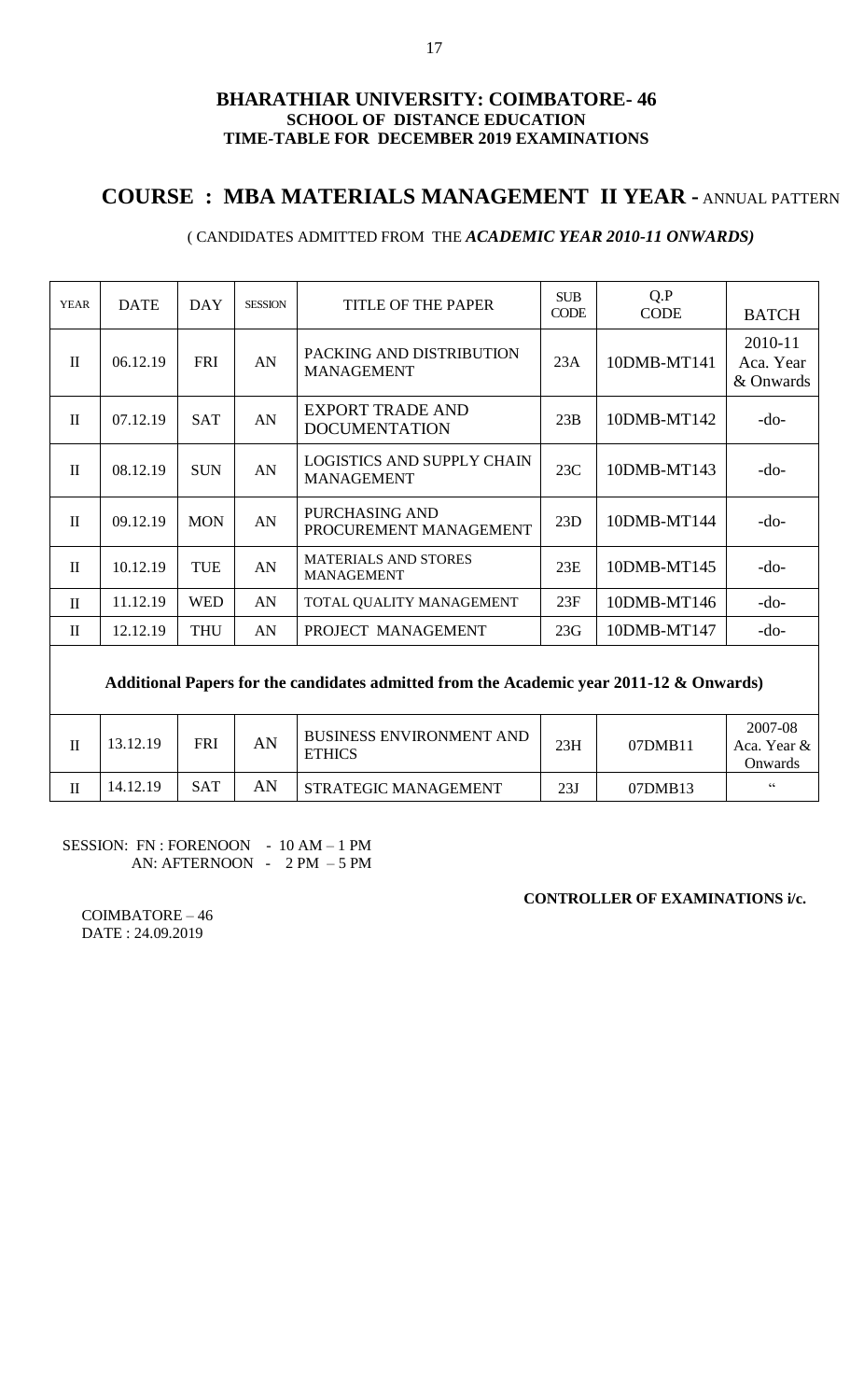# **COURSE : MBA PROJECT MANAGEMENT II YEAR -** ANNUAL PATTERN

## ( CANDIDATES ADMITTED FROM THE *ACADEMIC YEAR 2010-11 ONWARDS)*

| <b>YEAR</b>  | <b>DATE</b> | <b>DAY</b> | <b>SESSION</b> | <b>TITLE OF THE PAPER</b>                                                               | <b>SUB</b><br><b>CODE</b> | Q.P<br><b>CODE</b> | <b>BATCH</b>                         |
|--------------|-------------|------------|----------------|-----------------------------------------------------------------------------------------|---------------------------|--------------------|--------------------------------------|
| $\mathbf{I}$ | 06.12.19    | <b>FRI</b> | AN             | PROJECT FORMULATION AND<br><b>APPRAISAL</b>                                             | 23A                       | 10DMB-PM120        | 2010-11 Aca.<br>Year $\&$<br>Onwards |
| $\mathbf{I}$ | 07.12.19    | <b>SAT</b> | AN             | PROJECT SUPPORT SYSTEM                                                                  | 23B                       | 10DMB-PM121        | $-do-$                               |
| $\mathbf{I}$ | 08.12.19    | <b>SUN</b> | AN             | PROJECT PLANNING AND<br><b>EXECUTION</b>                                                | 23C                       | 10DMB-PM122        | $-do-$                               |
| $\mathbf{I}$ | 09.12.19    | <b>MON</b> | AN             | PROJECT RISK MANAGEMENT                                                                 | 23D                       | 10DMB-PM123        | $-do-$                               |
| $\mathbf{I}$ | 10.12.19    | <b>TUE</b> | AN             | PROJECT CONTROL SYSTEM                                                                  | 23E                       | 10DMB-PM124        | $-do-$                               |
| $\mathbf{I}$ | 11.12.19    | <b>WED</b> | AN             | PROJECT MANAGEMENT<br><b>SOFTWARE</b>                                                   | 23F                       | 10DMB-PM125        | $-do-$                               |
| $\mathbf{I}$ | 12.12.19    | <b>THU</b> | AN             | SMALL BUSINESS MANAGEMENT                                                               | 23G                       | 10DMB-PM126        | $-do-$                               |
|              |             |            |                | Additional Papers for the candidates admitted from the Academic year 2011-12 & Onwards) |                           |                    |                                      |
|              |             |            |                |                                                                                         |                           |                    |                                      |
| $\mathbf{I}$ | 13.12.19    | <b>FRI</b> | AN             | <b>BUSINESS ENVIRONMENT AND</b><br><b>ETHICS</b>                                        | 23H                       | 07DMB11            | 2007-08 Aca.<br>Year onwards         |
| $\mathbf{I}$ | 14.12.19    | <b>SAT</b> | AN             | STRATEGIC MANAGEMENT                                                                    | 23J                       | 07DMB13            | -do-                                 |

| <b>SESSION:</b> | FN : FORENOON - | $10 AM - 1 PM$ |
|-----------------|-----------------|----------------|
|                 | AN: AFTERNOON - | $2 PM - 5 PM$  |

#### **CONTROLLER OF EXAMINATIONS i/c**.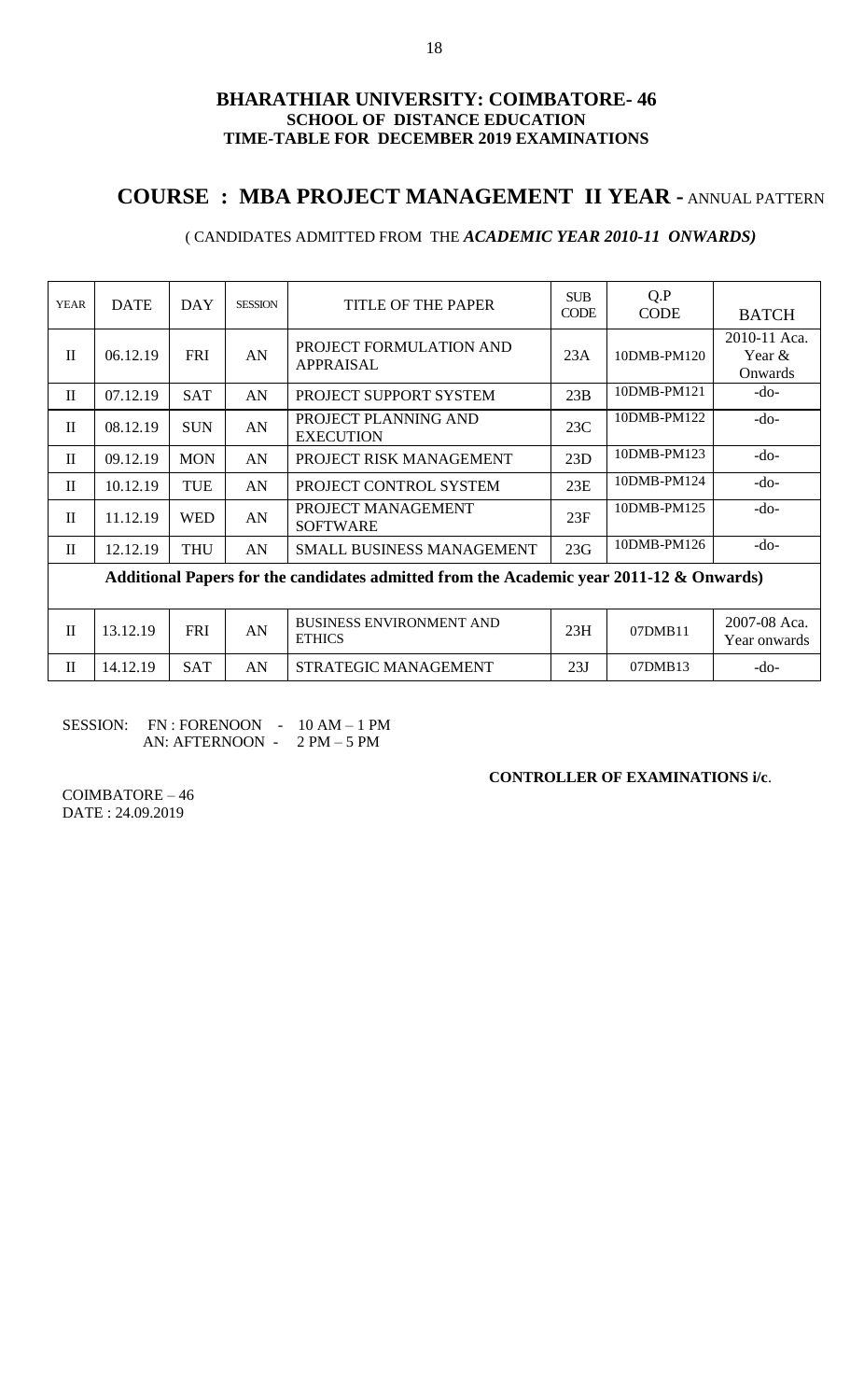# **COURSE : MBA RETAIL MANAGEMENT II YEAR -** ANNUAL PATTERN

## ( CANDIDATES ADMITTED FROM THE *ACADEMIC YEAR 2007-08 AND ONWARDS)*

| 06.12.19<br><b>FRI</b><br>AN<br>$\mathbf{I}$<br><b>BUYER BEHAVIOUR</b><br>23A<br>07DMB-RM57<br><b>RETAIL OPERATIONS</b><br><b>SAT</b><br>AN<br>07.12.19<br>23B<br>$\mathbf{I}$<br>07DMB-RM58<br><b>MANAGEMENT</b><br><b>SUN</b><br>08.12.19<br>AN<br>$\mathbf{I}$<br><b>INTERNATIONAL RETAILING</b><br>23C<br>07DMB-RM59<br><b>MON</b><br>09.12.19<br>AN<br>$\mathbf{I}$<br><b>RETAIL PLANNING</b><br>23D<br>07DMB-RM60 | <b>BATCH</b>                      |
|-------------------------------------------------------------------------------------------------------------------------------------------------------------------------------------------------------------------------------------------------------------------------------------------------------------------------------------------------------------------------------------------------------------------------|-----------------------------------|
|                                                                                                                                                                                                                                                                                                                                                                                                                         | 2007-08<br>Aca. Year<br>& Onwards |
|                                                                                                                                                                                                                                                                                                                                                                                                                         | $-do-$                            |
|                                                                                                                                                                                                                                                                                                                                                                                                                         | $-do-$                            |
|                                                                                                                                                                                                                                                                                                                                                                                                                         | $-do-$                            |
| <b>LOGISTICS AND SALES</b><br><b>TUE</b><br>AN<br>10.12.19<br>$\mathbf{I}$<br>23E<br>07DMB-RM61<br><b>PROMOTION</b>                                                                                                                                                                                                                                                                                                     | $-do-$                            |
| <b>RETAIL SALES TECHNIQUES</b><br>11.12.19<br><b>WED</b><br>AN<br>$\mathbf{I}$<br>23F<br>07DMB-RM62<br><b>AND PROMOTIONS</b>                                                                                                                                                                                                                                                                                            | $-do-$                            |
| DIRECT & NETWORK<br><b>THU</b><br>12.12.19<br>AN<br>$\mathbf{I}$<br>23G<br>07DMB-RM63<br><b>MARKETING</b>                                                                                                                                                                                                                                                                                                               | $-do-$                            |

### **Additional Papers for the candidates admitted from the Academic year 2011-12 & Onwards)**

| 13.12.19 | FRI        | AN | <b>BUSINESS ENVIRONMENT</b><br>AND ETHICS | 23H | 07DMB11 | 2007-08<br>Aca, Yr. $\&$<br>Onwards |
|----------|------------|----|-------------------------------------------|-----|---------|-------------------------------------|
| 14.12.19 | <b>SAT</b> | AN | STRATEGIC MANAGEMENT                      | 23J | 07DMB13 | -do-                                |

SESSION: FN : FORENOON : 10.00 A.M. TO 1.00 P.M. AN : AFTERNOON : 2.00 .PM. TO 5.00 P.M.

**CONTROLLER OF EXAMINATIONS i/c.**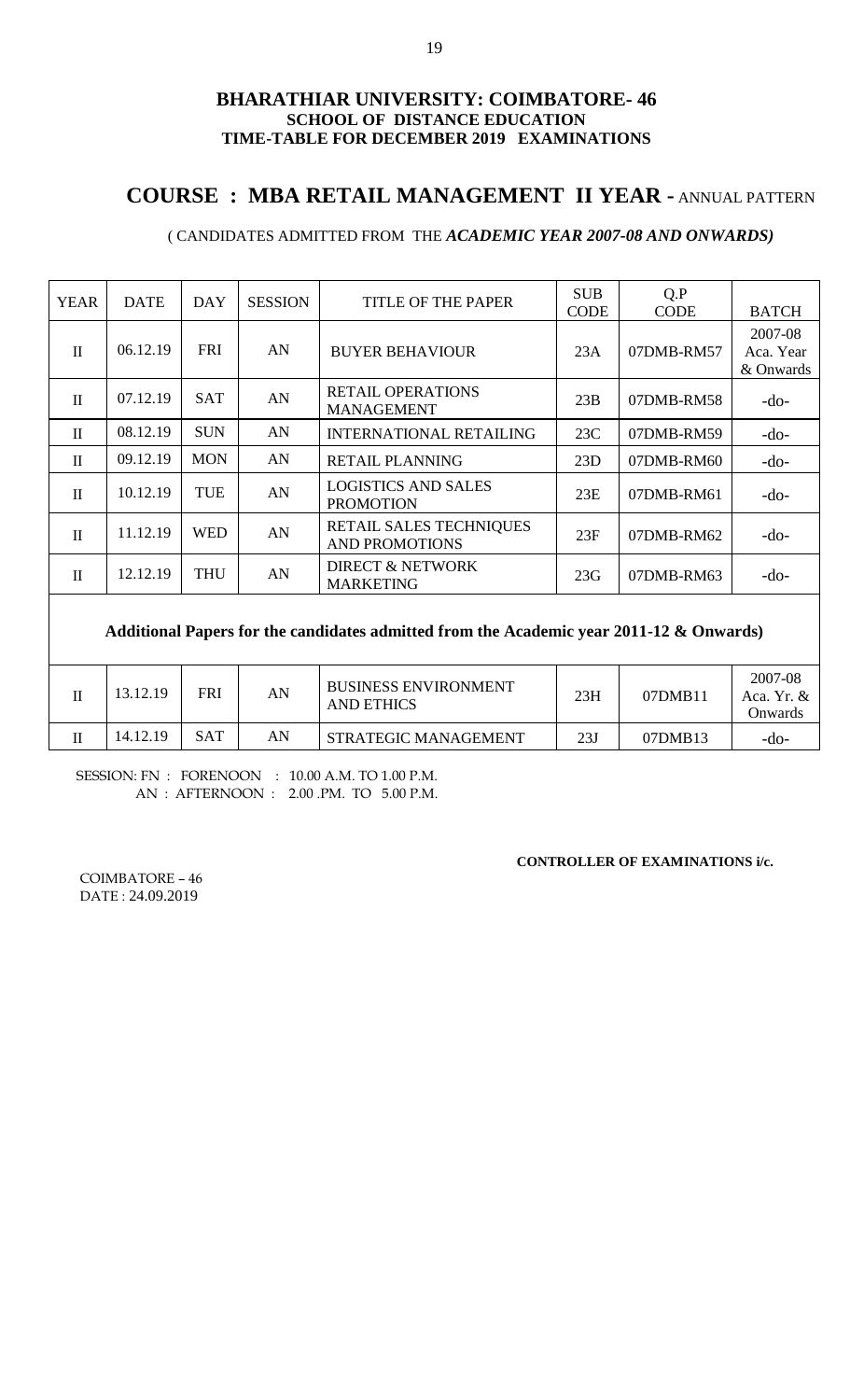# **COURSE : MBA SERVICE MANAGEMENT II YEAR -** ANNUAL PATTERN

## ( CANDIDATES ADMITTED FROM THE *ACADEMIC YEAR 2007-08 AND ONWARDS)*

| <b>YEAR</b>  | <b>DATE</b> | DAY        | <b>SESSION</b> | TITLE OF THE PAPER                                | <b>SUB</b><br><b>CODE</b> | Q.P<br><b>CODE</b> | <b>BATCH</b>                    |
|--------------|-------------|------------|----------------|---------------------------------------------------|---------------------------|--------------------|---------------------------------|
| $\mathbf{I}$ | 06.12.19    | <b>FRI</b> | AN             | SERVICE MARKETING                                 | 23A                       | 07DMB-SM85         | 2007-08<br>Aca. Yr &<br>Onwards |
| $\mathbf{I}$ | 07.12.19    | <b>SAT</b> | AN             | <b>CUSTOMER RELATIONSHIP</b><br><b>MANAGEMENT</b> | 23B                       | 07DMB-SM86         | -do-                            |
| $\mathbf{I}$ | 08.12.19    | <b>SUN</b> | AN             | <b>HEALTHCARE SERVICES</b><br><b>MANAGEMENT</b>   | 23C                       | 07DMB-SM87         | $-do-$                          |
| $\mathbf{I}$ | 09.12.19    | <b>MON</b> | AN             | <b>HOSPITALITY SERVICES</b><br><b>MANAGEMENT</b>  | 23D                       | 07DMB-SM88         | $-do-$                          |
| $\Pi$        | 10.12.19    | <b>TUE</b> | AN             | <b>PUBLIC SERVICES</b><br><b>MANAGEMENT</b>       | 23E                       | 07DMB-SM89         | $-do-$                          |
| $\mathbf{I}$ | 11.12.19    | <b>WED</b> | AN             | <b>FINANCIAL SERVICES</b><br><b>MANAGEMENT</b>    | 23F                       | 07DMB-SM90         | $-do-$                          |
| $\mathbf{I}$ | 12.12.19    | <b>THU</b> | AN             | TOTAL QUALITY SERVICE<br><b>MANAGEMENT</b>        | 23G                       | 07DMB-SM91         | $-do-$                          |

### **Additional Papers for the candidates admitted from the Academic year 2011-12 & Onwards)**

| 13.12.19 | FRI        | AN | <b>BUSINESS ENVIRONMENT</b><br><b>AND ETHICS</b> | 23H | 07DMB11 | 2007-08<br>Aca. Yr.<br>&<br>Onwards |
|----------|------------|----|--------------------------------------------------|-----|---------|-------------------------------------|
| 14.12.19 | <b>SAT</b> | AN | STRATEGIC MANAGEMENT                             | 23J | 07DMB13 | -do-                                |

SESSION: FN : FORENOON : 10.00 A.M. TO 1.00 P.M. AN : AFTERNOON : 2.00 P.M. TO 5.00 P.M.

**CONTROLLER OF EXAMINATIONS i/c.**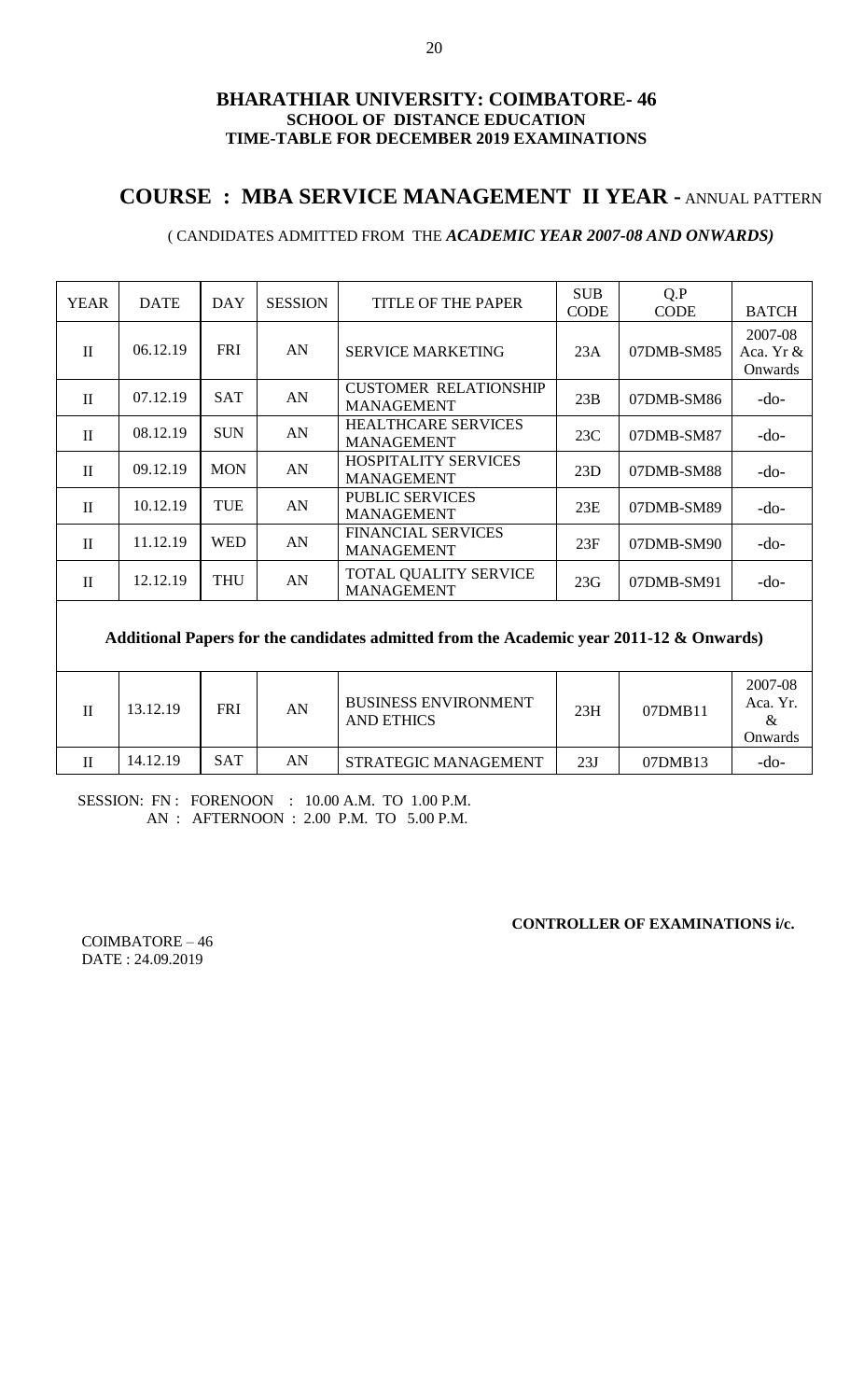## **COURSE : MBA SHIPPING & PORT MANAGEMENT II YEAR -** ANNUAL PATTERN

### ( CANDIDATES ADMITTED FROM THE *ACADEMIC YEAR 2011-12 AND ONWARDS)*

| <b>YEAR</b>  | <b>DATE</b> | DAY        | <b>SESSION</b> | TITLE OF THE PAPER                                    | <b>SUB</b><br><b>CODE</b> | Q.P<br><b>CODE</b> | <b>BATCH</b>                         |
|--------------|-------------|------------|----------------|-------------------------------------------------------|---------------------------|--------------------|--------------------------------------|
| $\mathbf{H}$ | 06.12.19    | <b>FRI</b> | AN             | <b>SHIP MANAGEMENT PRACTICE</b>                       | 23A                       | 11DMB-SP175        | 2011-12<br>Aca. Year<br>&<br>Onwards |
| $\mathbf{H}$ | 07.12.19    | <b>SAT</b> | AN             | <b>CHARTERING</b>                                     | 23B                       | 11DMB-SP176        | $-do-$                               |
| $\mathbf{H}$ | 08.12.19    | <b>SUN</b> | AN             | <b>INTERNATIONAL MARITIME</b><br><b>ORGANIZATIONS</b> | 23C                       | 11DMB-SP177        | $-do-$                               |
| $\mathbf{I}$ | 09.12.19    | <b>MON</b> | AN             | <b>PORTS &amp; TERMINALS</b><br><b>MANAGEMENT</b>     | 23D                       | 11DMB-SP178        | $-do-$                               |
| $\mathbf{H}$ | 10.12.19    | <b>TUE</b> | AN             | <b>SHIP AGENCY MANAGEMENT</b>                         | 23E                       | 11DMB-SP179        | $-do-$                               |
| $\mathbf{H}$ | 11.12.19    | <b>WED</b> | AN             | <b>SHIPPING LAWS</b>                                  | 23F                       | 11DMB-SP180        | -do-                                 |
| $\mathbf{H}$ | 12.12.19    | <b>THU</b> | AN             | <b>SHIPPING FINANCE &amp; INSURANCE</b>               | 23G                       | 11DMB-SP181        | $-do-$                               |
| $\mathbf{H}$ | 13.12.19    | <b>FRI</b> | AN             | <b>MARITIME BUSINESS</b>                              | 23H                       | 11DMB-SP182        | $-do-$                               |
| $\mathbf{I}$ | 14.12.19    | <b>SAT</b> | AN             | STRATEGIC MANAGEMENT                                  | 23J                       | 11DMB-SP183        | -do-                                 |

SESSION: FN : FORENOON - 10 AM - 1 PM AN: AFTERNOON - 2 PM – 5 PM

**CONTROLLER OF EXAMINATIONS i/c.**

**COIMBATORE** DATE : 24.09.2019

.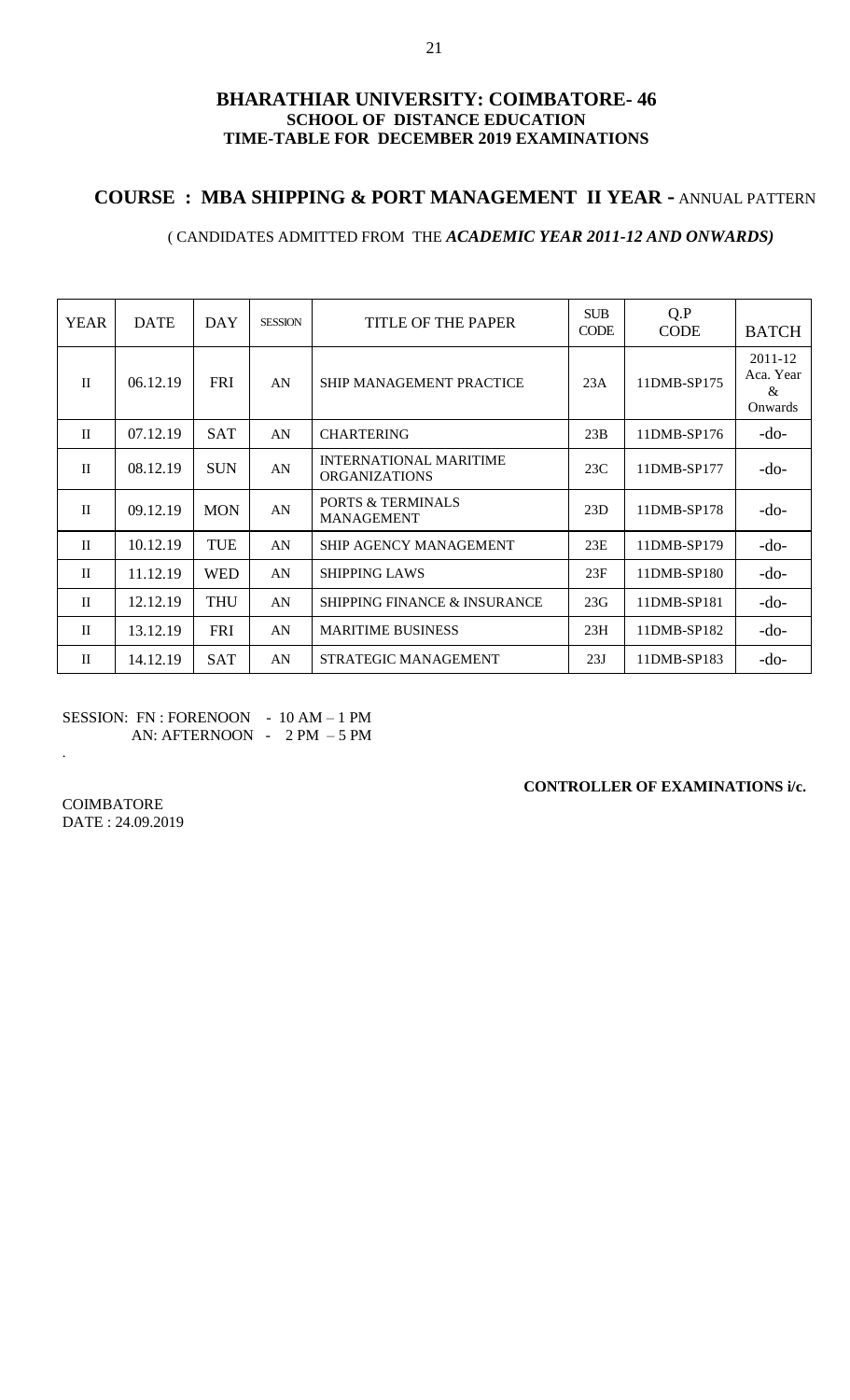# **COURSE : MBA TECHNOLOGY MANAGEMENT II YEAR -** ANNUAL PATTERN

### ( CANDIDATES ADMITTED FROM THE *ACADEMIC YEAR 2010-11 ONWARDS)*

| <b>YEAR</b>  | <b>DATE</b> | DAY        | <b>SESSION</b> | TITLE OF THE PAPER                              | <b>SUB</b><br><b>CODE</b> | Q.P<br><b>CODE</b> | <b>BATCH</b>                         |
|--------------|-------------|------------|----------------|-------------------------------------------------|---------------------------|--------------------|--------------------------------------|
| $\Pi$        | 06.12.19    | <b>FRI</b> | AN             | TOTAL QUALITY MANAGEMENT                        | 23A                       | 10DMB-TM127        | 2010-11<br>Aca. Year<br>&<br>Onwards |
| $\Pi$        | 07.12.19    | <b>SAT</b> | AN             | PRODUCTION PLANNING AND<br><b>CONTROL</b>       | 23B                       | 10DMB-TM128        | $-do-$                               |
| $\mathbf{I}$ | 08.12.19    | <b>SUN</b> | AN             | TECHNOLOGY ACQUISITIONS &<br><b>DIFFUSION</b>   | 23C                       | 10DMB-TM129        | $-do-$                               |
| $\mathbf{I}$ | 09.12.19    | <b>MON</b> | AN             | <b>TECHNOLOGY AND FINANCE</b>                   | 23D                       | 10DMB-TM130        | $-do-$                               |
| $\mathbf{I}$ | 10.12.19    | <b>TUE</b> | AN             | <b>GOAL PROGRAMMING IN</b><br><b>MANAGEMNET</b> | 23E                       | 10DMB-TM131        | $-do-$                               |
| $\mathbf{I}$ | 11.12.19    | <b>WED</b> | AN             | TECHNOLOGY FORECASTING                          | 23F                       | 10DMB-TM132        | $-do-$                               |
| $\rm II$     | 12.12.19    | <b>THU</b> | AN             | R & D MANAGEMENT                                | 23G                       | 10DMB-TM133        | $-do-$                               |
|              |             |            |                |                                                 |                           |                    |                                      |

### **Additional Papers for the candidates admitted from the Academic year 2011-12 & Onwards)**

| 13.12.19 | FRI        | AN | <b>BUSINESS ENVIRONMENT AND</b><br><b>ETHICS</b> | 23H | 07DMB11 | 2007-08<br>Aca. Year<br>& onwards |
|----------|------------|----|--------------------------------------------------|-----|---------|-----------------------------------|
| 14.12.19 | <b>SAT</b> | AN | STRATEGIC MANAGEMENT                             | 23J | 07DMB13 | -do-                              |

### SESSION: FN : FORENOON - 10 AM - 1 PM AN: AFTERNOON - 2 PM – 5 PM

#### **CONTROLLER OF EXAMINATIONS i/c**.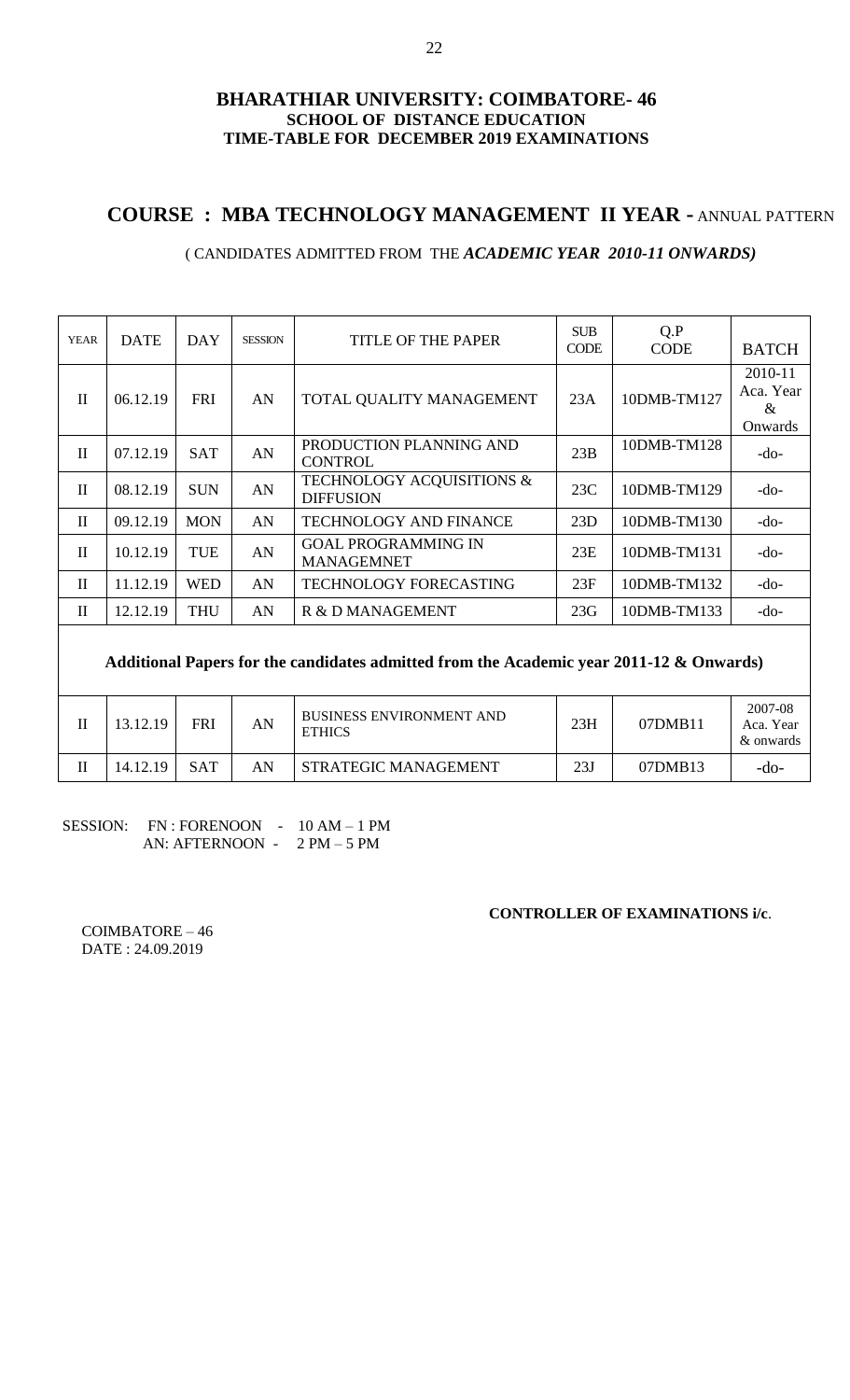# **COURSE : MBA TOURISM & HOTEL MANAGEMENT II YEAR -** ANNUAL PATTERN

### ( CANDIDATES ADMITTED FROM THE *ACADEMIC YEAR 2007-08 AND ONWARDS)*

| <b>YEAR</b>  | <b>DATE</b> | DAY        | <b>SESSION</b> | TITLE OF THE PAPER                                | <b>SUB</b><br><b>CODE</b> | Q.P<br><b>CODE</b> | <b>BATCH</b>                            |
|--------------|-------------|------------|----------------|---------------------------------------------------|---------------------------|--------------------|-----------------------------------------|
| $\mathbf{I}$ | 06.12.19    | <b>FRI</b> | AN             | HOSPITALITY MANAGEMENT                            | 23A                       | $07$ DMB-TH $22$   | 2007-08<br>Aca.<br>Year $\&$<br>Onwards |
| $\mathbf{I}$ | 07.12.19    | <b>SAT</b> | AN             | <b>TOURISM PLANNING AND</b><br><b>MARKETING</b>   | 23B                       | $07$ DMB-TH $23$   | -do-                                    |
| $\mathbf{I}$ | 08.12.19    | <b>SUN</b> | AN             | <b>SERVICE MARKETING</b>                          | 23C                       | $07$ DMB-TH $24$   | $-do-$                                  |
| $\mathbf{I}$ | 09.12.19    | <b>MON</b> | AN             | <b>INTERNATIONAL HOSPITALITY</b><br>LAW           | 23D                       | $07$ DMB-TH $25$   | -do-                                    |
| $\mathbf{I}$ | 10.12.19    | TUE        | AN             | <b>INTERNATIONAL TOURISM</b><br><b>MANAGEMENT</b> | 23E                       | $07$ DMB-TH $26$   | $-do-$                                  |
| $\mathbf{I}$ | 11.12.19    | <b>WED</b> | AN             | <b>TOURISM BUSINESS</b><br><b>ENVIRONMENT</b>     | 23F                       | $07$ DMB-TH $27$   | $-do-$                                  |
| $\mathbf{I}$ | 12.12.19    | <b>THU</b> | AN             | <b>TOURISM PRODUCTS</b>                           | 23G                       | 07DMB-TH28         | -do-                                    |

**Additional Papers for the candidates admitted from the Academic year 2011-12 & Onwards)**

| П | 13.12.19 | <b>FRI</b> | AN | <b>BUSINESS ENVIRONMENT AND</b><br><b>ETHICS</b> | 23H | 07DMB11 | 2007-08<br>Aca. Yr.<br>Onwards |
|---|----------|------------|----|--------------------------------------------------|-----|---------|--------------------------------|
|   | 14.12.19 | <b>SAT</b> | AN | STRATEGIC MANAGEMENT                             | 23J | 07DMB13 | -do-                           |

### SESSION: FN : FORENOON - 10 AM - 1 PM AN: AFTERNOON - 2 PM – 5 PM

#### **CONTROLLER OF EXAMINATIONS i/c**.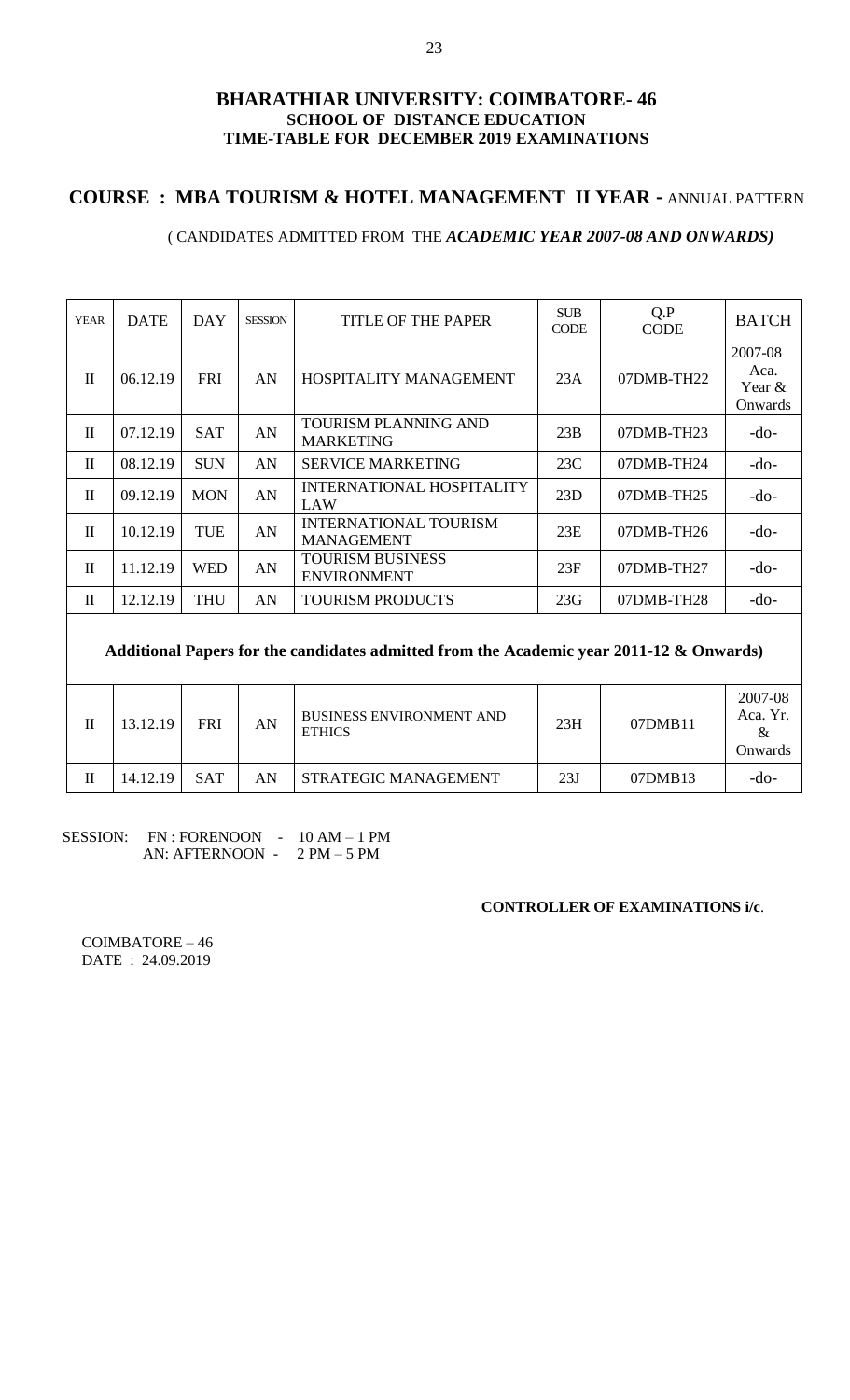## **COURSE : MBA CUSTOMER RELATIONSHIP MANAGEMENT II YEAR -** ANNUAL PATTERN

### ( CANDIDATES ADMITTED FROM THE *ACADEMIC YEAR 2011-12 & ONWARDS)*

| <b>YEAR</b>  | <b>DATE</b> | <b>DAY</b> | <b>SESSION</b> | <b>TITLE OF THE PAPER</b>                                                               | <b>SUB</b>  | Q.P         |                                   |  |  |
|--------------|-------------|------------|----------------|-----------------------------------------------------------------------------------------|-------------|-------------|-----------------------------------|--|--|
|              |             |            |                |                                                                                         | <b>CODE</b> | <b>CODE</b> | <b>BATCH</b>                      |  |  |
| $\rm II$     | 06.12.19    | <b>FRI</b> | AN             | <b>RETAIL OPERATIONS</b><br><b>MANAGEMENT</b>                                           | 23A         | 11DMB-CR159 | 2011-12<br>Aca. Year<br>& Onwards |  |  |
| $\mathbf{I}$ | 07.12.19    | <b>SAT</b> | AN             | <b>RELATIONSHIP</b><br><b>MARKETING</b>                                                 | 23B         | 11DMB-CR160 | $-do-$                            |  |  |
| $\mathbf{I}$ | 08.12.19    | <b>SUN</b> | AN             | STRATEGIC CUSTOMER<br>RELATIONS MANAGEMENT                                              | 23C         | 11DMB-CR161 | $-do-$                            |  |  |
| $\rm II$     | 09.12.19    | <b>MON</b> | AN             | <b>VIRTURAL MARKETING</b>                                                               | 23D         | 11DMB-CR162 | $-do-$                            |  |  |
| $\mathbf{I}$ | 10.12.19    | TUE        | AN             | <b>CUSTOMER RELATIONSHIP</b><br><b>MANAGEMENT</b>                                       | 23E         | 11DMB-CR163 | $-do-$                            |  |  |
| $\mathbf{H}$ | 11.12.19    | <b>WED</b> | AN             | <b>SALES AND DISTRIBUTION</b><br><b>MANAGEMENT</b>                                      | 23F         | 11DMB-CR164 | $-do-$                            |  |  |
| $\mathbf{I}$ | 12.12.19    | <b>THU</b> | AN             | <b>MARKETING OF SERVICES</b>                                                            | 23G         | 11DMB-CR165 | $-do-$                            |  |  |
|              |             |            |                | Additional Papers for the candidates admitted from the Academic year 2011-12 & Onwards) |             |             |                                   |  |  |
|              |             |            |                |                                                                                         |             |             |                                   |  |  |
| $\mathbf{I}$ | 13.12.19    | <b>FRI</b> | AN             | <b>BUSINESS ENVIRONMENT</b><br><b>AND ETHICS</b>                                        | 23H         | 07DMB11     | 2007-08<br>Aca. Yr &<br>Onwards   |  |  |
| $\mathbf{I}$ | 14.12.19    | <b>SAT</b> | AN             | STRATEGIC MANAGEMENT                                                                    | 23J         | 07DMB13     | $-do-$                            |  |  |

SESSION: FN : FORENOON : 10.00 A.M. TO 1.00 P.M.. AN : AFTERNOON : 2.00 P.M. TO 5.00 P.M.

**CONTROLLER OF EXAMINATIONS i/c.**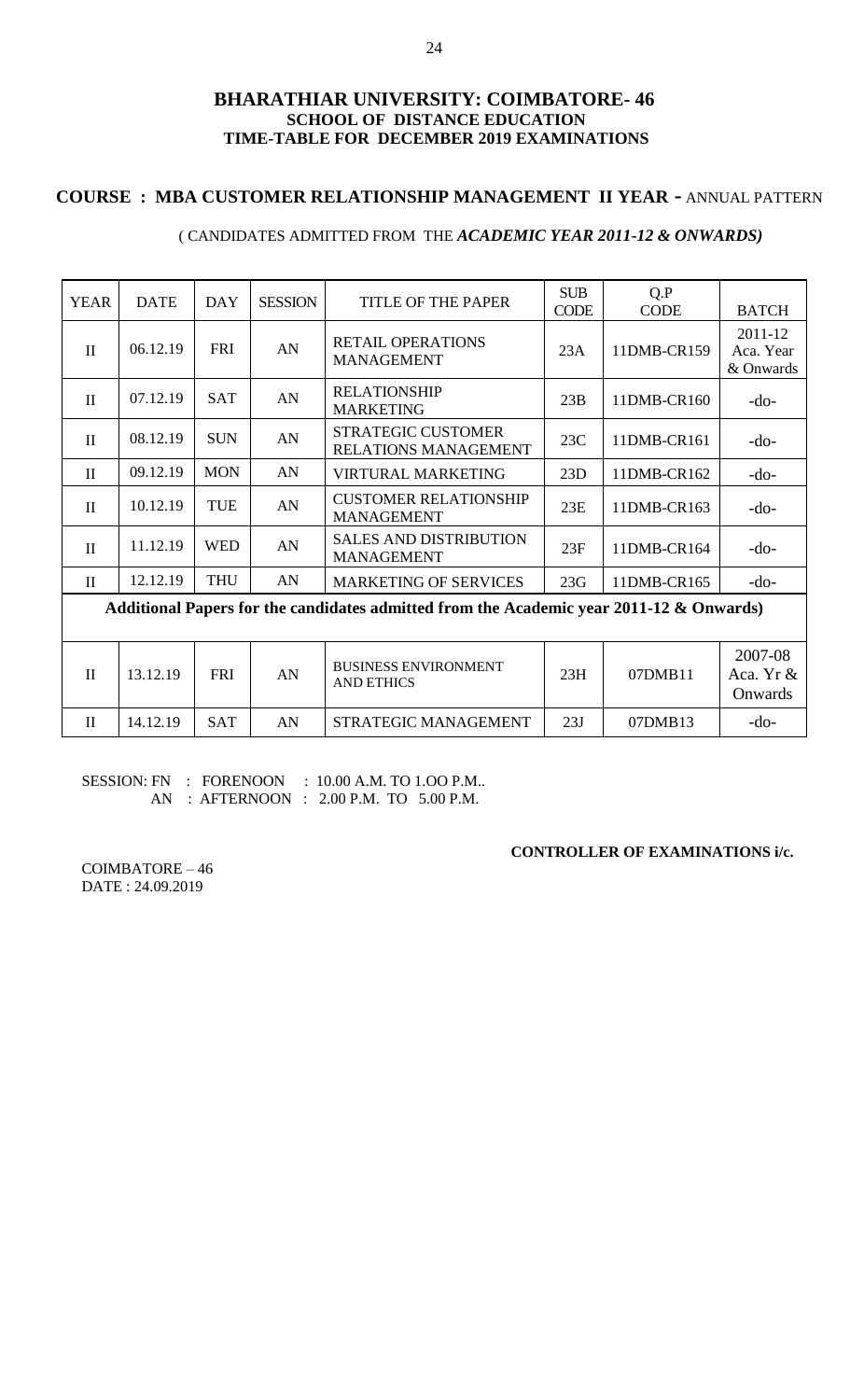## **COURSE : MBA – FIVE YEAR INTEGRATED-** ANNUAL PATTERN

## ( CANDIDATES ADMITTED FROM THE *ACADEMIC YEAR 2009-10 AND ONWARDS)*

| <b>YEAR</b>                      | <b>DATE</b> | <b>DAY</b> | <b>SESS</b> | <b>TITLE OF THE PAPER</b>                               | <b>SUB</b><br><b>CODE</b> | Q.P<br><b>CODE</b> | <b>BATCH</b>                    |
|----------------------------------|-------------|------------|-------------|---------------------------------------------------------|---------------------------|--------------------|---------------------------------|
| $\mathbf I$                      | 06.12.19    | <b>FRI</b> | <b>FN</b>   | PRINCIPLES OF MANAGEMENT                                | 13A                       | 09IMB01            | 2009-10<br>Aca. Year<br>Onwards |
| I                                | 07.12.19    | <b>SAT</b> | <b>FN</b>   | <b>BUSINESS ORGANIZATION</b>                            | 13B                       | 09IMB02            | $-do-$                          |
| III                              | 08.12.19    | <b>SUN</b> | <b>FN</b>   | <b>LANGUAGE</b>                                         | 33H                       | <b>DE107</b>       | $-do-$                          |
| $\mathbf I$                      | 09.12.19    | <b>MON</b> | <b>FN</b>   | ORGANIZATIONAL BEHAVIOUR                                | 13C                       | 09IMB03            | $-do-$                          |
| $\mathbf I$                      | 10.12.19    | <b>TUE</b> | <b>FN</b>   | PRINCIPLES OF ACCOUNTING                                | 13D                       | 09IMB04            | $-do-$                          |
| I                                | 11.12.19    | <b>WED</b> | <b>FN</b>   | <b>OUANTITATIVE METHODS FOR MANAGEMENT</b>              | 13E                       | 09IMB05            | $-do-$                          |
| $\mathbf{I}$                     | 06.12.19    | <b>FRI</b> | AN          | ECONOMIC ANALYSIS FOR MANAGERS                          | 23A                       | 09IMB06            | $-do-$                          |
| $\mathbf{I}$                     | 07.12.19    | <b>SAT</b> | AN          | <b>BUSINESS MATHEMATICS</b>                             | 23B                       | 09IMB07            | $-do-$                          |
| $\mathbf{I}$                     | 08.12.19    | <b>SUN</b> | AN          | <b>MARKETING MANAGEMENT</b>                             | 23C                       | 09IMB08            | $-do-$                          |
| $\mathbf{I}$                     | 09.12.19    | <b>MON</b> | AN          | <b>INTRODUCTION TO INFORMATION</b><br><b>TECHNOLOGY</b> | 23D                       | 09IMB09            | $-do-$                          |
| $\mathbf{I}$                     | 10.12.19    | <b>TUE</b> | AN          | <b>BUSINESS COMMUNICATION</b>                           | 23E                       | 09IMB10            | $-do-$                          |
| $\rm III$                        | 12.12.19    | <b>THU</b> | <b>FN</b>   | COST AND MANAGEMENT ACCOUNTING                          | 33A                       | 09IMB11            | $-do-$                          |
| III                              | 13.12.19    | <b>FRI</b> | <b>FN</b>   | RESEARACH METHODS FOR MANAGEMENT                        | 33B                       | 09IMB12            | $-do-$                          |
| III                              | 14.12.19    | <b>SAT</b> | <b>FN</b>   | <b>COMPANY LAW</b>                                      | 33C                       | 09IMB13            | $-do-$                          |
| $\mathop{\mathrm{III}}\nolimits$ | 15.12.19    | <b>SUN</b> | FN          | <b>CORPORATE ACCOUNTING</b>                             | 33D                       | 09IMB14            | $-do-$                          |
| III                              | 16.12.19    | <b>MON</b> | <b>FN</b>   | <b>BUSINESS ENVIRONMENT</b>                             | 33E                       | 09IMB15            | $-do-$                          |
| III                              | 17.12.19    | <b>TUE</b> | <b>FN</b>   | MANAGEMENT INFORMATION SYSTEM                           | 33F                       | 09IMB16            | $-do-$                          |
| III                              | 18.12.19    | <b>WED</b> | <b>FN</b>   | HUMAN RESOURCE MANAGEMENT                               | 33G                       | 09IMB17            | $-do-$                          |

 **Contd …**